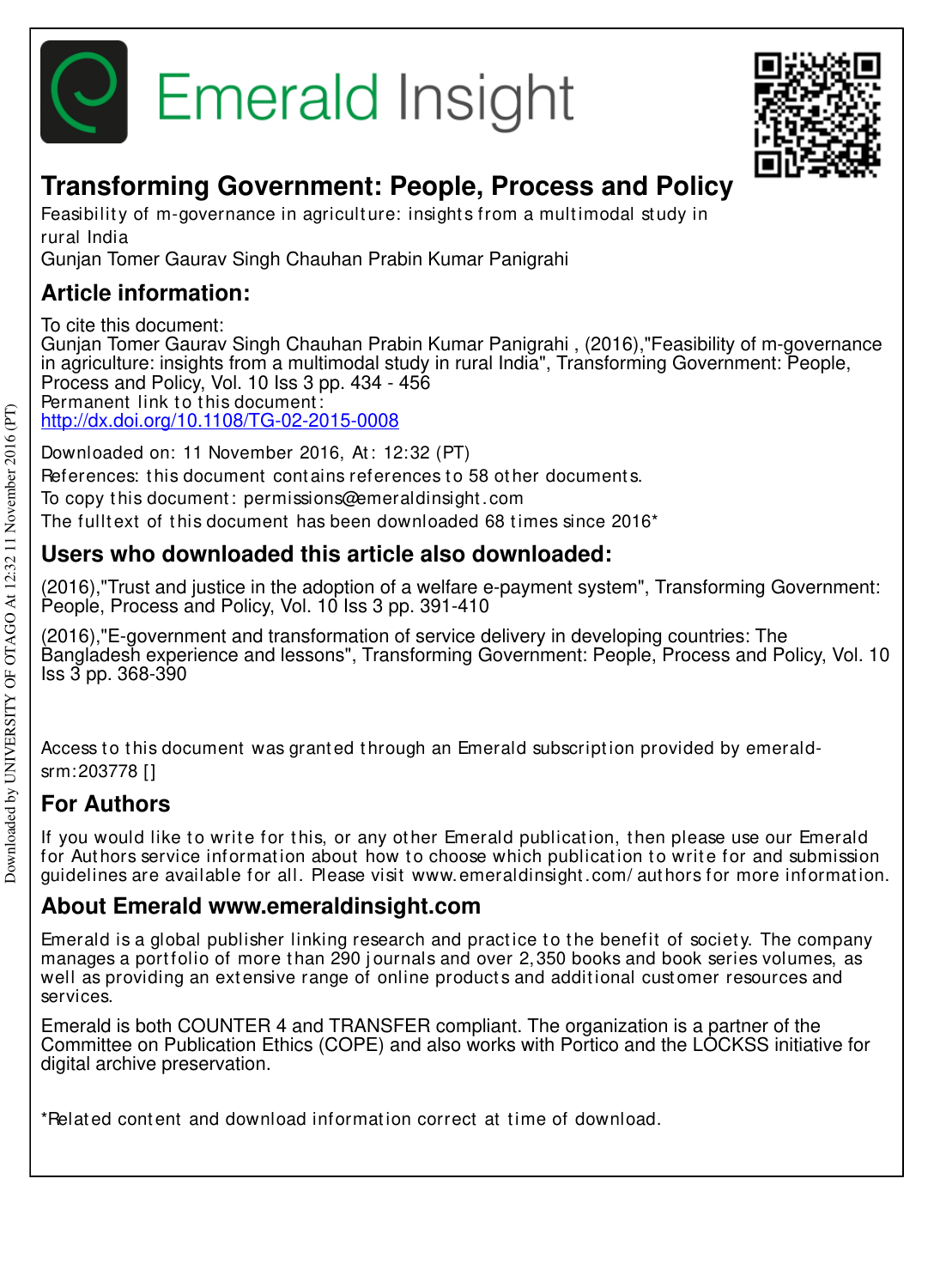TG 10,3

### **434**

Received 19 February 2015 Revised 1 December 2015 10 March 2016 Accepted 15 March 2016

# **Feasibility of m-governance in agriculture: insights from a multimodal study in rural India**

Gunjan Tomer

*Department of Information Systems, Institute for Financial Management and Research, Chennai, India*

> Gaurav Singh Chauhan *Department of Finance and Accounting, Indian Institute of Management, Indore, India, and*

Prabin Kumar Panigrahi *Department of Information Systems, Indian Institute of Management, Indore, India*

#### **Abstract**

**Purpose** – The paper explores the importance of mobile technology to enable diffusion of agriculture-related knowledge among farmers in India. The purpose of the paper is to evaluate the current socio-economic factors and challenges that impact the feasibility of m-governance project. The authors intend to explore different behavioral aspects of farmers, specifically their information seeking behavior to understand their communication ecosystem.

**Design/methodology/approach** – The authors have used multiple methods to analyze the significance of m-governance in current social dynamics. To achieve in depth understanding of farmer's attitudes and opinion, the authors have conducted semi-structured interviews with farmers. The authors have also applied experimental observations to evaluate the actual effectiveness of information dissemination and the social dynamics behind the process. The secondary/archival data was also collected from the government offices and non-governmental organizations.

**Findings** – Findings explore the pattern of mobile usage among the farmers which could lead to interesting implications for the design and implementation of future m-governance projects. The research has also drawn some interesting implication on the feasibility of m-governance project.

**Research limitations/implications** – Because the findings are co-related with the prevalent socio-cultural dynamics, testing the findings in different context might add value to the proposed theory and its implications.

**Originality/value** – Considering the need and significance of agriculture-based reforms in rural India, present study offers guidance in devising an efficient communication medium among farmers and government. The authors infer from our field observations that the communication platform is vital for successfully reaching farmers for their overall welfare. The present work is based on findings which are drawn from the ground reality which helps in explicating inferences which are useful for implementation purpose.

**Keywords** Agriculture reforms, m-governance, Rural India

**Paper type** Research paper



Transforming Government: People, Process and Policy Vol. 10 No. 3, 2016 pp. 434-456 © Emerald Group Publishing Limited 1750-6166 DOI 10.1108/TG-02-2015-0008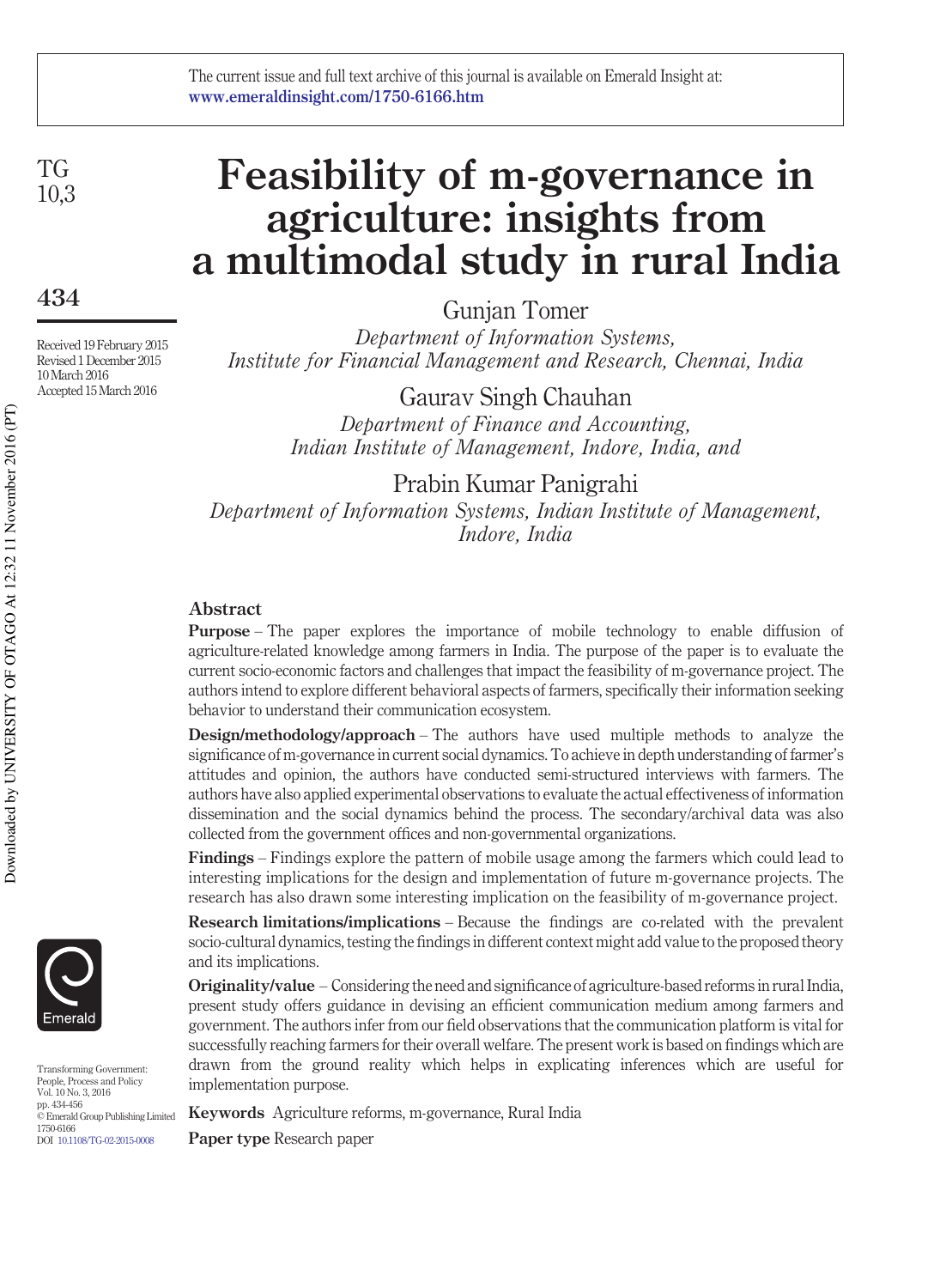#### **Introduction**

The role of agriculture in economic development has long been recognized. In developing countries such as India, growth in agriculture and agriculture-related sectors contribute significantly to the economic health of the country (Gov, 2013). Share of agriculture is recorded as 17.2 per cent in national gross domestic product in year 2014 (Mospi, 2014). However, agriculture sector possess capability of extending its horizon by improved productivity and quality of produce. Literature also suggests that developing countries such as India are facing a number of challenges in improving their agricultural productivity. Agricultural markets are inefficient and there are much higher transaction costs for information access and utilization (Jensen, 2010). Good governance is one of the major obstacles in meeting the objectives of information symmetry and equitable access to the resources. To improve the agricultural efficiency, government of many countries are devising strategies to enable an efficient governance system which empower the farmers to get appropriate value of their produce, as well as to improve their production efficiency (Sharma *et al.*, 2005). However, the communication gap between the government and the farmers is major hurdle in achieving growth-related goals. In an exhaustive report on current state of agriculture in the past fiscal year, government of India has highlighted the importance of intensive research and technology transfer as one of the prominent area of reform. The ministry of agriculture report (MoA, 2014) quotes:

[...] to enhance productivity, easy and reliable access to inputs such as quality seeds, fertilizers, pesticides, access to suitable technology tailored for specific needs, the presence of support infrastructure and innovative marketing systems is required.

The report asserts the need of an effective communication channel which will ensure a better knowledge transfer to the farmers. Literature also emphasize on transfer of research outputs and knowledge resources to the economically constrained areas (Juma *et al.*, 2001). At present, India is facing a two-way challenge of feeding a growing population and ensuring inclusivity of farmers by improving their income and social status. With only 2.4 per cent of world's geographical area, India has to feed 17 per cent of the world's population (MoA, 2014). Thus, India is focusing on improving output per hectare of land and encouraging use of high yielding crop variety. Because of existing information asymmetry, information such as welfare policies and programs are still unreached to the farmers. Illiteracy in rural regions is also one of the primary hurdles in achieving communication with the farmers. Technological advances related to farming are limited to the research centers and government is facing challenges in enabling their adoption in real world. Similar to other countries where agriculture is one of the major occupations, apart from objectives such as increased production, concerns such as preserving the natural resources, such as soil and water are equally vital. To promote natural resources conservation, much of the effort has been made in devising tools and techniques for sustainable agriculture. However, in addition to the research advances in the sustainable growth, it is essential to communicate the idea of sustainable agriculture so that farmers can be educated to efficiently employ the available natural resources. So finding an efficient and effective communication medium to connect to the farmers is a pertinent problem and such communication mediums will offer multifold advantages.

In the recent studies, one of the technologies driven solution for enabling government-citizen communication is electronic governance (e-governance) (Heeks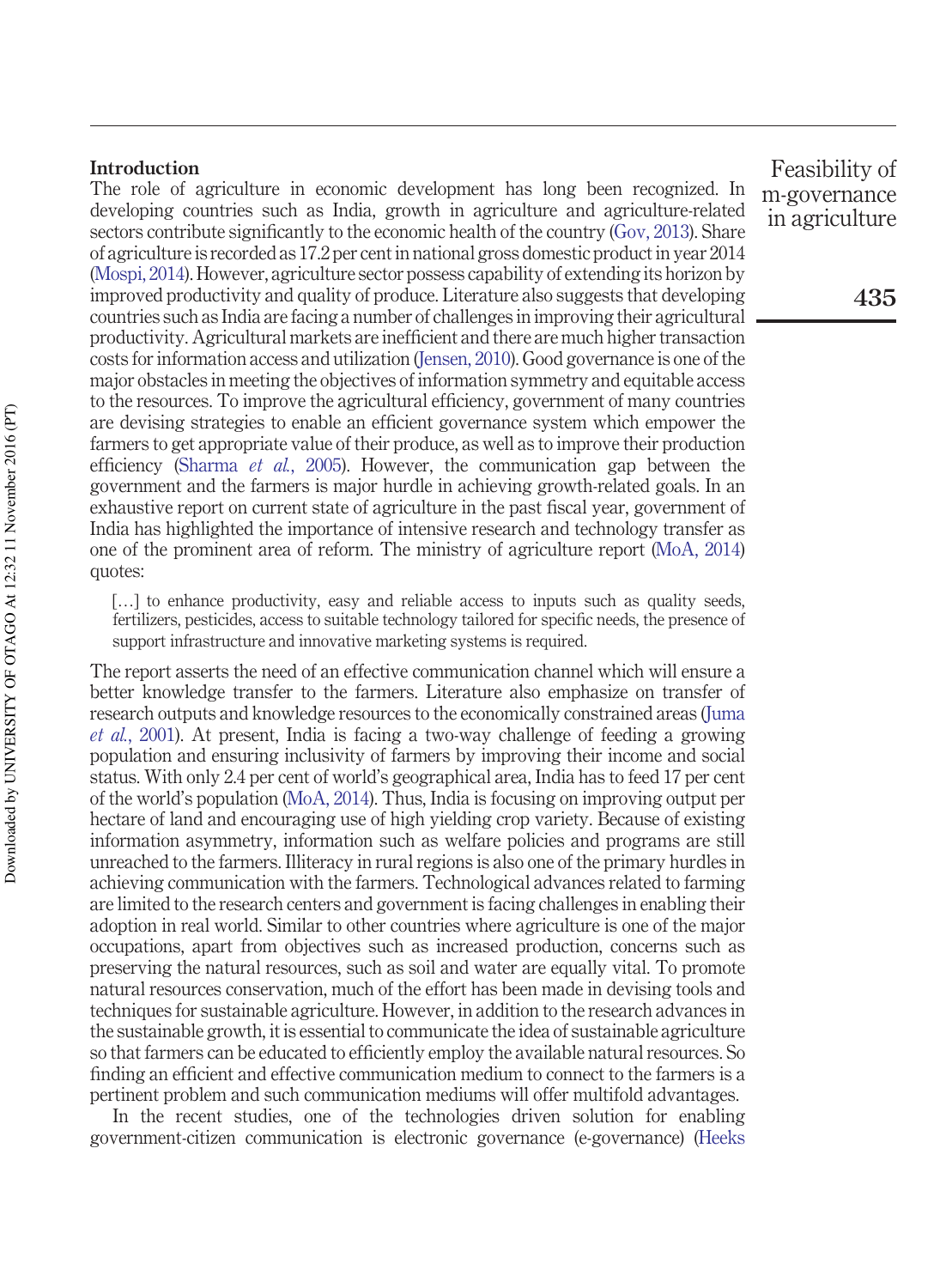*et al.*, 2007; Venkatesh *et al.*, 2014). E-governance refers the usage of information technology (IT) such as the internet and mobile networks to enable the citizens to achieve an efficient access to information regarding government policies, processes and welfare services (Campeau and Higgins, 1995). The phenomenon of using information and communication technology (ICT) and tools to enable governance and establish public communication is observed in both developing and developed countries (Moon *et al.*, 2005). Recent trends involve usage of these ICT tools in agricultural value chain. Web portals are now maintained and managed by different corporate houses to interact with the farmers and producers directly for purchase deals. Indian Tobacco company's (ITC's) much coveted project e-choupal [\(www.echoupal.com\)](http://www.echoupal.com) is an example of the corporate–farmers' communication platform established to offer information and services to the farmers. Apart from lowering information asymmetry, ICT has also been used to achieve better efficiency in produce acquisitions by decreasing intermediary and middle man's cost.

ICT is now being used by government also to provide various kinds of information and services over internet and mobile phones (West, 2004). Various successful e-governance implementations are evidence of increasing use of ICT for government services. One of them is agriculture extension programs, which refers to the "delivery of information inputs to farmers" and is a form of education that introduces new knowledge and technology to the farmers. Despite such initiatives, there are various problems that need to be addressed to ensure successful implementation of government services using ICT (Alathur *et al.*, 2014). To offer solution to adoption and implementation related challenges, there is a widespread theoretical and empirical literature attempting to identify the determinants of agricultural technology adoption in different contexts (Tenheunen, 2008; Ntaliani *et al.*, 2008; Aker, 2011). One of the identified hurdles in promoting information services using various technologies is mental un-willingness to accept and use these technologies. The low rates of adoption of agricultural centered Information technologies in developing countries have been well-documented and have become a significant concern (Venkatesh *et al.*, 2013). Apart from psychological inhibitions, low literacy rate and low awareness of ICT also leads to successful implementation. The number of computing devices and the internet literacy is very low in rural India. This is one of the significant causes of smaller level of adoption of e-governance projects. However, the high penetration of mobile devices and increasing mobile telephony subscriptions can be exploited to inform and interact with the rural masses through mobile devices. Thus, in the present study, we are focusing on m-governance projects because we believe that it is one of the largest occupational groups in India; the farmers can be largely benefitted by the successful implementation and adoption of m-governance projects.

To provide farmers with special and targeted services, it is necessary to discover their information needs from their information seeking behaviors and mental states and to understand the inner and external barriers they face to access information. Despite recent studies in the m-governance domain, we believe that a context specific study in India will provide useful insights for not only the practitioners but also the future research. Literature provides ample evidence that developing economies such as India possesses a unique socio-cultural setting which requires a different approach for ICT implementation as compared to developed economies. Thus, findings from the developed countries might not be fully usable in the Indian context (Venkatesh *et al.*,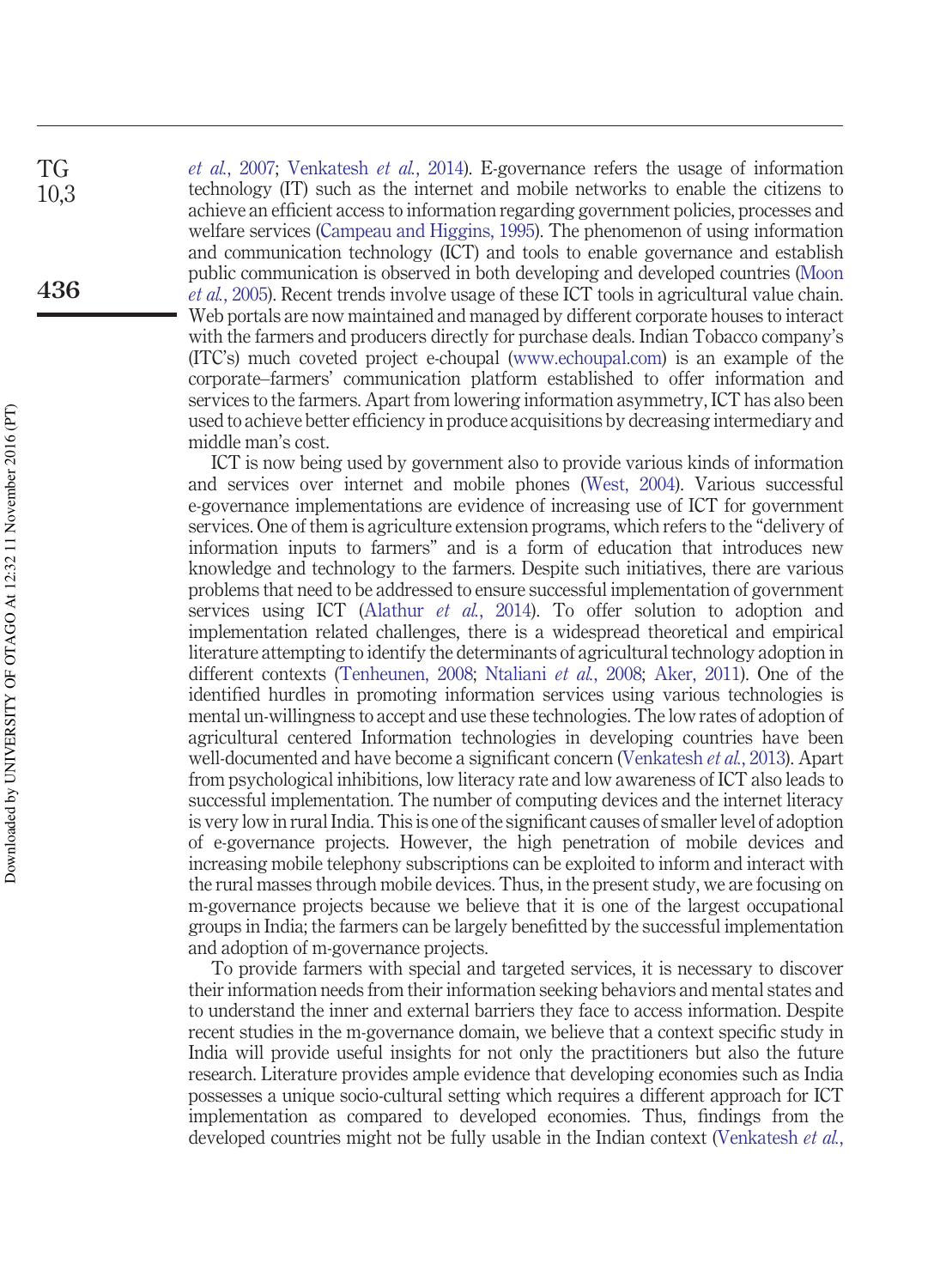2010, 2012). This study aims to fulfil two objectives. First, the study attempts to explore the feasibility of m-governance projects in achieving an efficient communication channel between government and rural citizens. The study determines that whether m-governance framework is appropriate to fulfil the stated need for information seeking among Indian farmers through providing an optimum government– citizen communication platform. Second, based on the findings it prescribes a step wise process which can serve as a guideline while designing and implementing m-governance projects.

#### **M-Governance: an overview**

M-governance refers to the use of mobile and wireless communication technologies within government administration and its delivery of information and services to citizens and businesses. It is a subset of e-governance comprising an alternative provisioning channel. Mobile phones and portable devices as a communication medium can be used as a very strong tool in implementing governance services and farmers' assistance program (Mengistu *et al.*, 2009). In the present work, our focus is to explore and understand the m-governance phenomenon from the end users' perspectives. In fact, the entire literature on ICT-based governance can be either classified into a supply side theory generation or a demand side theory generation (Lim *et al.*, 2012). Supply side theorist deals with phenomenon related with government side decisions and actions. On the other hand, demand side research work deals with actions and behavior displayed at the users (citizens) end. The present work borrows from the demand side literature and attempts to contribute to the existing literature by exploring behavior and intentions of prospective users of m-governance projects. In the next subsections, we will elaborate on the theoretical background for the present study. The next section explores the feasibility of using mobile phone as a technology medium for ICT-based governance projects.

#### *Exploiting presence of mobile phones for enhanced governance*

As per the latest census in India, number of mobile phones subscriber is rising exponentially. The rural penetration of mobile phones is also phenomenal[1] and has reached to about 378 million users (TRAI, 2014). This fact can be exploited to use mobiles as a medium of communication with agricultural workers and farmers (Ntaliani *et al.*, 2008). The network infrastructure can be used to create a platform where information can be disseminated to farmers and that platform can be a connecting medium for researchers, farmers and government. This ecosystem can be sustained to improve both productivity and quality of the agricultural produce. It is also essential that academic and experimental researches are promoted. However, research initiatives can only be termed as successful if government is able to reduce the large gap between the outcomes of agricultural researches and its potential targets.

The rapid growth of mobile phones in developing countries over the past decade has introduced a new search technology that offers several advantages over other alternatives in terms of cost, geographic coverage and ease of use. These advantages can be exploited to fetch various benefits. These benefits can be both economical and sociological. To assess the current status of m-governance implementation we collated all the m-governance projects successfully operating across India (Table I). We found that many state governments achieved moderate to good success while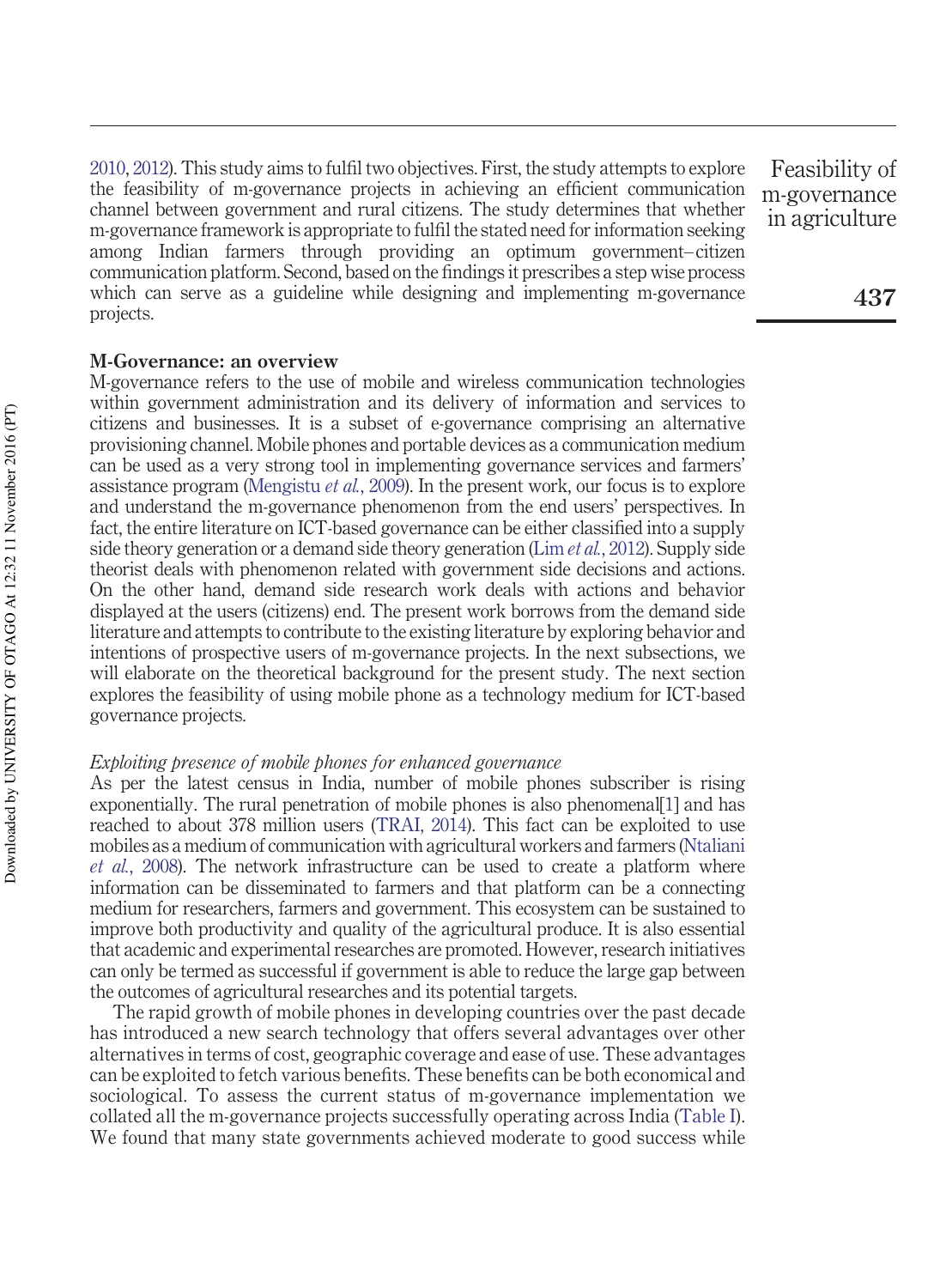| <b>TG</b><br>10,3                                                         | m-Governance initiative                                                            | Description                                                                                                                                                                               | State of operation    |  |
|---------------------------------------------------------------------------|------------------------------------------------------------------------------------|-------------------------------------------------------------------------------------------------------------------------------------------------------------------------------------------|-----------------------|--|
|                                                                           | Dr SMS                                                                             | m-Health information system for providing<br>health-related medical advice to the residents                                                                                               | Kerala                |  |
|                                                                           | e-SMS                                                                              | Issuing a lerts for receipt of government applications<br>and complaints/status tracking                                                                                                  | Goa                   |  |
| 438                                                                       | m-Governance service                                                               | Traffic management system managed through<br>mobile alerts and applications                                                                                                               | Maharashtra           |  |
|                                                                           | Greater Hyderabad<br>Municipal Corporation                                         | A mobile phone-based intelligent garbage<br>monitoring system enables sanitary supervisors to<br>report the status of cleaning of garbage bins<br>through their GPS-enabled mobile phones | Andhra Pradesh        |  |
| Table I.                                                                  | MMPL                                                                               | The service allows residents to pay for electricity<br>bills, property tax, water bill, traffic challan, etc.                                                                             | Karnataka             |  |
| Existing m-<br>governance projects<br>implemented by<br>various states in | Mobile seva                                                                        | One-stop ecosystem for enabling the delivery of<br>various electronic government services through<br>mobile devices                                                                       | Central<br>government |  |
| India <sup>a</sup>                                                        | <b>Note:</b> <sup>a</sup> Sourced from the respective websites of state government |                                                                                                                                                                                           |                       |  |

using mobile communication as a medium to reach out to citizens for governance-related issues. There was very broad range of governance areas that were covered in various m-governance projects ranging from a health system to garbage disposal system. In the present study, we are analyzing and evaluating the possibility of deployment of m-governance projects which are useful to farmers. In the next section, we are summarizing the possible avenues of application for devising m-governance projects in agriculture domain.

#### *Indian agriculture sector: challenges and opportunities*

*Information arbitrage and efficiency.* Increasing subscription of mobile phones can ensure wider span of communication. Cost of communication can also be bought down at a considerable level by using mobile phones. It also offers spreading private information to end users – farmers.

The disadvantages of information asymmetry and resulting arbitrage can be minimized for the welfare of the farmers. This arbitrage can be controlled by disseminating relevant information (related to crop, policies, price, minimum support prices[2]) across farmers. The possibility of eliminating intermediaries in the supply chain or "cutting out the middleman" is among the most often cited anecdotal examples of the potential gains to mobile phones for the farmers (Eggleston *et al.*, 2002).

The increasing mobile usage can be exploited to decrease information asymmetry between farmers and the government/public sector ventures (such as R&D setups, government regulated mandis, etc). It reduces the search cost considerably. We observed that in the current scenario, information is obtained by personal visits, peer-to-peer conversations and sometimes by radio and newspaper. There are a few reasons why information could lead to farmers receiving a higher price for their output. First, by lowering search costs, phones may reduce the market power of traders. Another additional net gain to highlight is reduced price variability due to efficient information dissemination.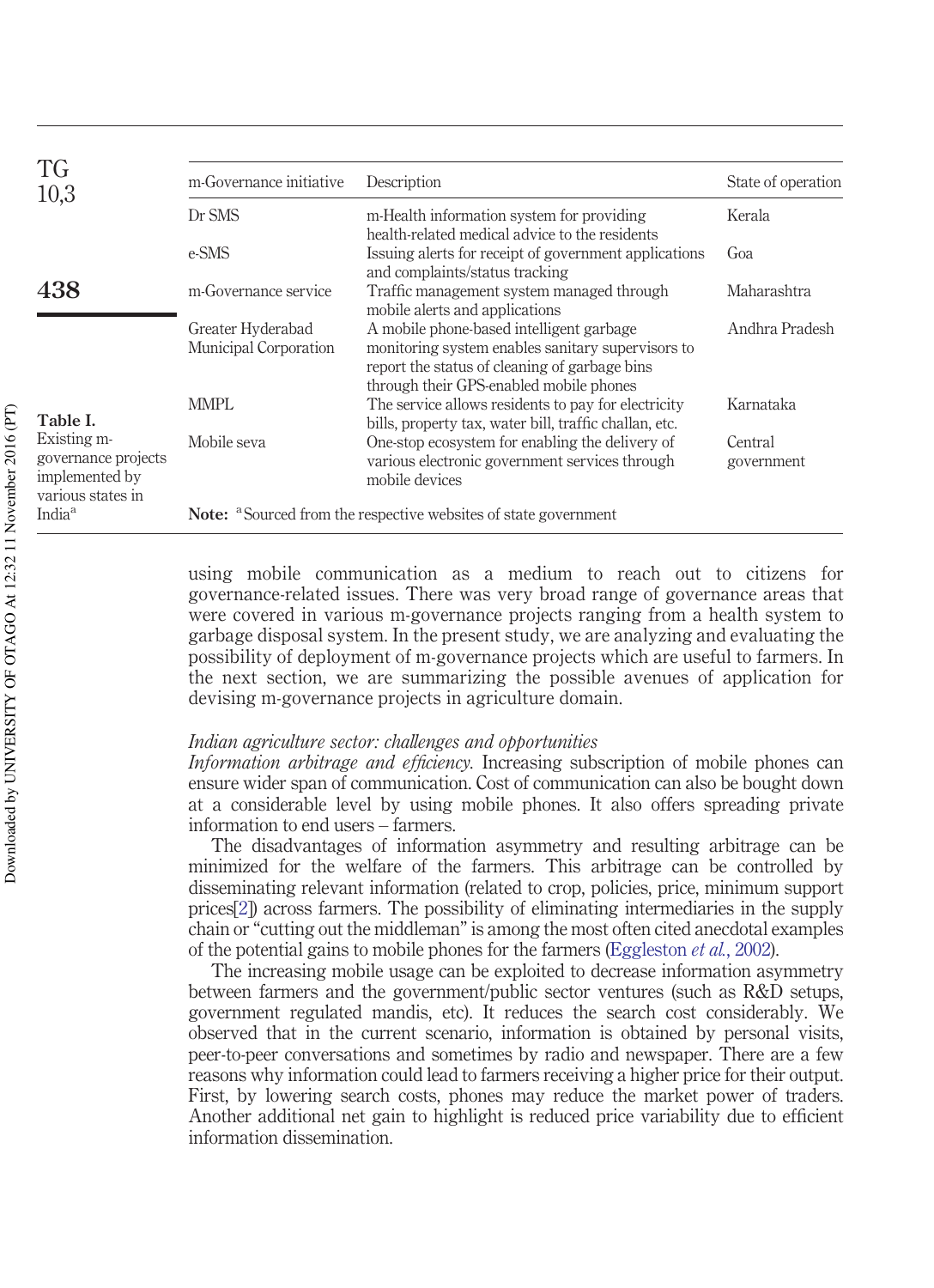*Socio-cultural and contextual challenges.* Research suggests that socio cultural and economical setting of developing economies creates impediments in the implementation of technology-based governance programs (Kumar and Best, 2006; Venkatesh *et al.*, 2014). Despite significant benefits, m-governance project faces obstacle such as scalability and sustainability. The agriculture extension programs and m-governance programs are difficult to scale because of geographical distribution of target farmers. India is a resource diverse country and because of different geographical conditions, crops and farming techniques are different in different regions. Diversity is also very evident in the case of prevalent culture and usage of vernacular language. The information required has to be customized for small scale groups of farmers that will add up to the cost of these programs, particularly in a condition where interaction with the target farmers requires use of vernacular languages. Deep-rooted traditions and rich experience in one production activity make the learning and dissemination of new technology difficult, especially when the farmers possess low levels of education and rely strongly on skills passed down from generation to generation (Winkler *et al.*, 2011).

Implementation of m-governance projects also need to oversee policy implications regarding public information. Privacy policies regarding what kind of information can be shared through public platforms should be assessed (Bélanger and Hiller, 2006). The adoption and acceptance of technology also depends on different elements of prevailing socio cultural fiber. Present study attempts to understand the socio-cultural and behavioral dynamics which might affect various dimensions of m-governance implementation.

#### **Research objective**

The present study aims to explore multi-dimensional phenomenon of inducting m-governance projects for agriculture growth in India. The literature review conducted for the present study has provided us with sufficient reasoning that m-governance projects can lead to improved growth in agriculture sector. In order to achieve this objective, present work attempts to:

- understand the utility of m-governance in current socio-economic conditions prevailing in rural India;
- identify factors that plays a role in determining possible success of m-governance projects in rural India; and
- understand the social dynamics involved in adopting and implementing m-governance projects.

For the objective, we have selected individuals with agriculture as a profession to understand multiple dimensions of farming practices in rural India. We will focus on extracting challenges faced by the farmers which can be addressed using m-governance projects. Based on our findings we will provide recommendations for conceptualizing and designing m-governance projects relevant to rural India.

#### **Method**

Our research design is based on multi method approach to ensure data validation and improve robustness of findings. Literature suggests that using multiple methods and data sources fosters theory building and offers integrative perspectives which will not be possible for any one approach in isolation (Ågerfalk, 2013; Walsh, 2015). We believe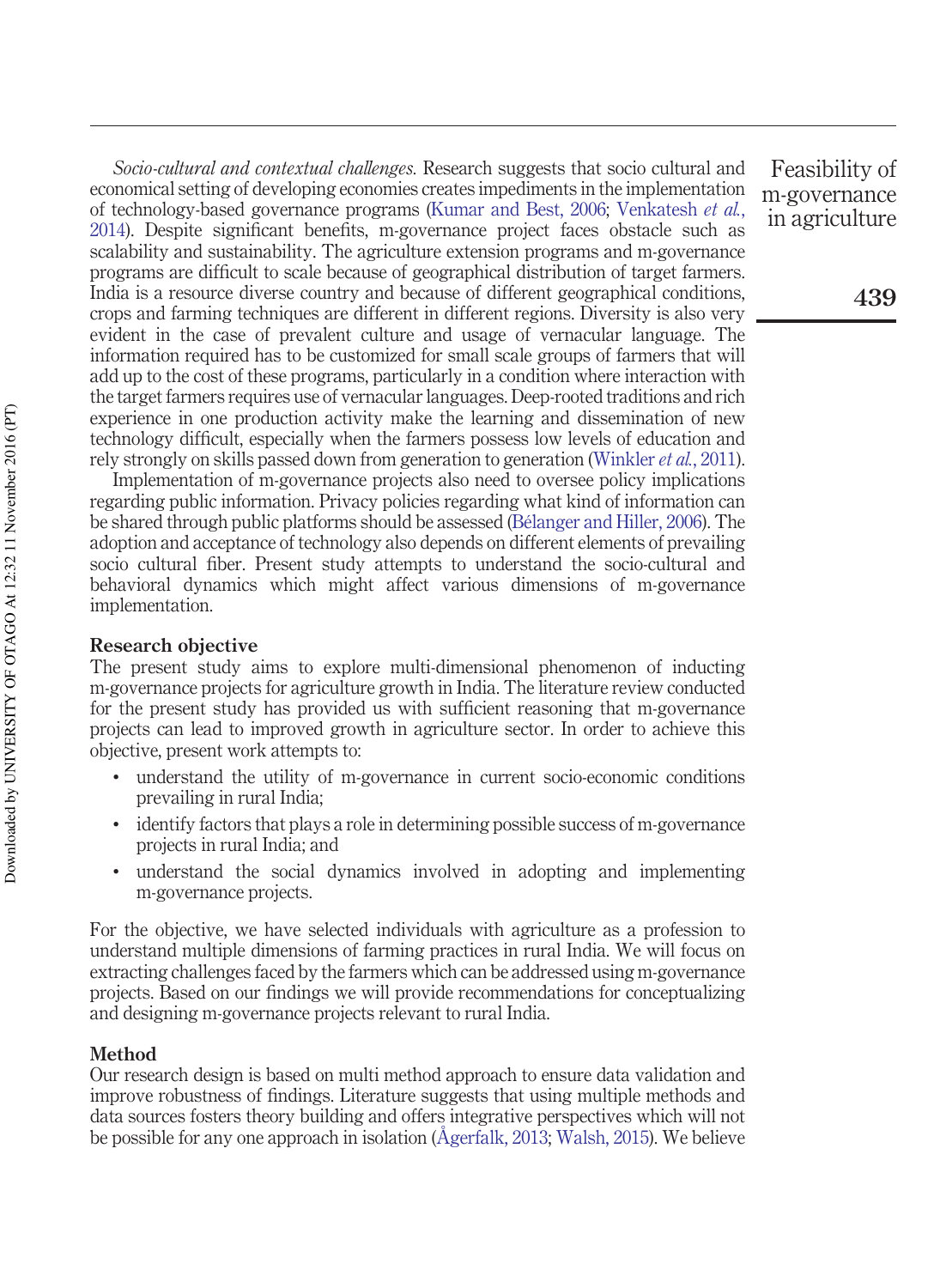that to explore the phenomenon under study, we needed a more personalized approach, where we can engage and involve our respondents in our interactions. Thus, personal interviews and experimental observation was used as data collection methods which allowed us to understand their perspective without burdening them to provide the data. Experimental observation allowed us to gain in depth insights about their attitudes and dispositions which might not be discernible through formal conversations. We also collected archival data about existing policies and their effectiveness from the government offices and the Gram Pradhans (heads of the village). Figure 1 illustrates the multiple methods employed for the present study. TG 10,3 **440**

#### *Method 1: interviews of farmers*

Semi-structured interviews were used to collect responses from the respondents. Questions were framed around various key areas like how they make crop-related decisions, what all are the sources from where they acquire information and resolve their queries and what are their trustworthy sources of information. Few open-ended questions were also asked to understand various issues they consider relevant and explore their perceptions and beliefs. Data are analyzed using constant comparison method (Glaser and Strauss, 1967; Pratt *et al.*, 2006; Ladge *et al.*, 2012). We have built data categories by coding similar expressions and opinions in groups and keep adding details till no new category is emerging from the data. The data collection and analysis are concluded at the point of theoretical saturation when further data were not adding new dimension to our data categories. Based on the observations and data categories, we have phrased our propositions. These propositions can be seen as central findings of our study, and they provide an abstracted view of the proposed theory. Our propositions thus intend to highlight the phenomenon under study by identifying the core constructs and their underlying relationship.

#### **Sample description**

We will start by describing the location and context of the present research. It will help in understanding the processes and behavioral dynamics observed and explained in our findings. We conducted our research in three villages in the western part of Uttar



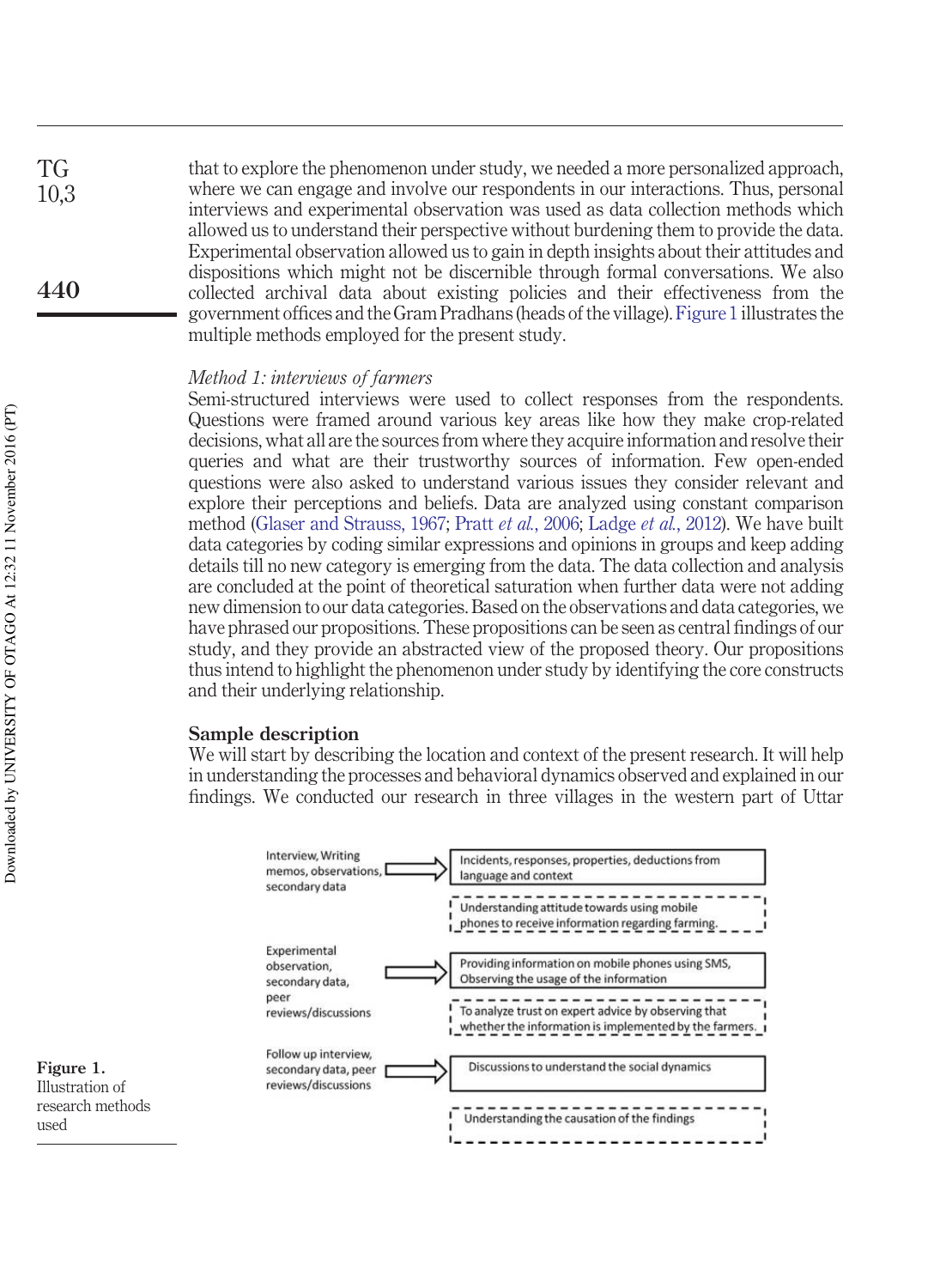Pradesh in India. We selected these villages as they represent average socio economic statistics of a typical village in western Uttar Pradesh. These villages were multi-caste villages with approximate sum of 1,800 inhabitants (census obtained from Gram Pradhans[3]). Source of income for most of the inhabitants was farming. The primary crops were wheat, potato, pulses and vegetable farming. Caste system was observed to be prevailing in all the three villages and majority of land owners belong to higher castes. The scheduled caste inhabitants own a very small fraction of total land and they earn their livelihood by working for landowners in their farms. A small section of these inhabitants travelled to the nearest city for their daily wages. We observed that not many were cash rich, and most of the household were maintaining a very low-end lifestyle, which means meeting their basic needs only. Electricity cuts are very frequent so usage of electrical appliances was scarce. The appliances that were seen in most household were television sets, radio and CD players and mobile phones. We found at least one mobile handset in many household and more than one in few cases. During data collection, we discovered that the first mobile set came in the village in the year of 2000. Since then, the mobile users have increased significantly. One of the respondents while narrating the earlier days of mobile adoption told us that in initial days, mobile network was a great problem and sometimes people use to climb on their house roofs to talk on phone. However, to attract huge population base of rural Indian, telecom companies have worked proactively to improve network infrastructure in rural locations. In the present time, mobile network has improved significantly, mobile SIM cards and recharges are available in their nearest locations which has added to the convenience of using mobile phone services.

#### *Interview protocol*

One of the two authors has conducted each interview. Each interview lasted for 45-60 min. The interview questions were designed in semi-structured manner. There were multiple meetings with the respondents thus there were many follow up interviews. We decided to keep the interview duration for 45-60 min because we observed that long interviews were making the respondent tired and their responses were influenced by their mental fatigue. The language for conducting of interview was vernacular Hindi as the respondents were well versed in the usage. The interviews were transcribed within 24 h of interview conduction. The interviews were then translated into English for the data analysis and presentation purpose. The translation was verified by two independent individuals who were well versed with both the languages.

Our interviews aimed to explore basic themes through three sets of questions capturing the multi-dimensional aspect of the phenomenon. The first set of questions aimed at understanding the farming process. To understand their views and thoughts about the government support, we also asked opinion-oriented questions such as what do you think about the support extended by government to help you in your farming and what kind of support you expect from the government?

The second and third sets of questions were centered to:

- obtain knowledge on their understanding of existing policies and benefits;
- understand the process of information gathering for farming process; and
- understanding the pattern of usage of mobile devices.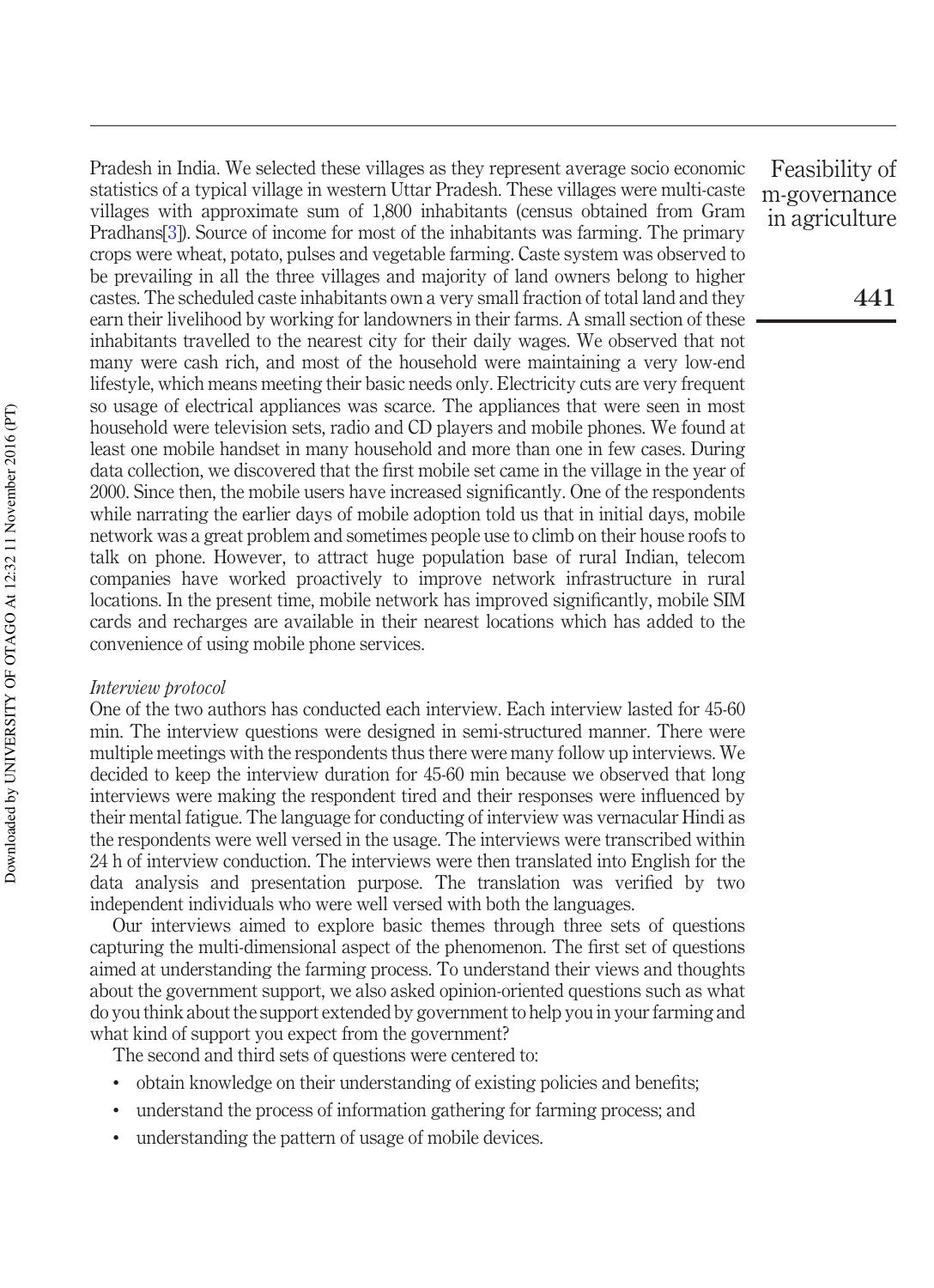All these responses helped us to observe and understand their feelings, expectations, views and grievances.

We took prior appointment to confirm our meetings with the respondents. We also conveyed them that the responses are for the sole purpose of our study and will not be shared elsewhere. We also ensure the anonymity of the respondents. They were told that if they wish they can stop answering any question or stop the interview process. However, we experienced good level of co-operation and hospitality while we visited their households. After interviewing 45 farmers, we were able to achieve theoretical saturation. Total numbers of interviews conducted was 67 because there were multiple meetings with the respondents. All the respondents of the present study were male within the age brackets of 24-56.

#### *Method 2: experimental observation*

We have also used experimental observation method to understand the social dynamics of information sharing and adoption. This cycle starts with the creation of useful and relevant information which is followed by information dissemination through various communication mediums and in the last stage information is utilized and adopted by the bearer. In the present study, we are focusing on information dissemination and its adoption by the farmers. It is essential to understand that what factors lead to or influence the information adoption because the benefits from acquiring any information can only be realized by its utilization in the relevant context. To understand this process, we conducted a small experiment with a subset group of respondents. Major objectives of experimental observation were to triangulate the findings from the interview data and also to understand different aspects of the phenomenon. To observe the daily reality, experimental observation is believed to be an appropriate lens. The experiment design was longitudinal, where observations were made in two time waves. The total time period for the observation recording was eight months. At the start point, we choose a group of farmers and disseminate crop-related information which was sourced from experts and government authorized centers. The stimulus was given over a week where information pamphlets were distributed which carried information regarding seed selection, choice of pesticide and their usage instructions. Information such as how to find how much fertilizer and pesticide is required for soil based on some simple tests and observation was provided. We also conducted both one on one and group interaction sessions for their feedback and queries. The first wave of observation was organized at the time of farm preparation and seed selection as we observed that most procedural decisions regarding the crop are taken at that time. The responses were recorded against each name and their displayed behavior was noted. The second wave of observation occurred at the time of harvesting. In this wave, we gathered information regarding their overall practices and their opinion about the harvest. Through this design, we were able to capture the responses of all categories of farmers, ones who followed the suggested practices and the farmers who decided based on their own experiences. We also collected responses from a control group which was formed in another village to control permeability of disseminated information among experimental groups and control group. We observed the extent to which the shared information was utilized in their farming practices. The objective of the experimental observation was to observe the sources of information on which our farmers rely to

**442**

TG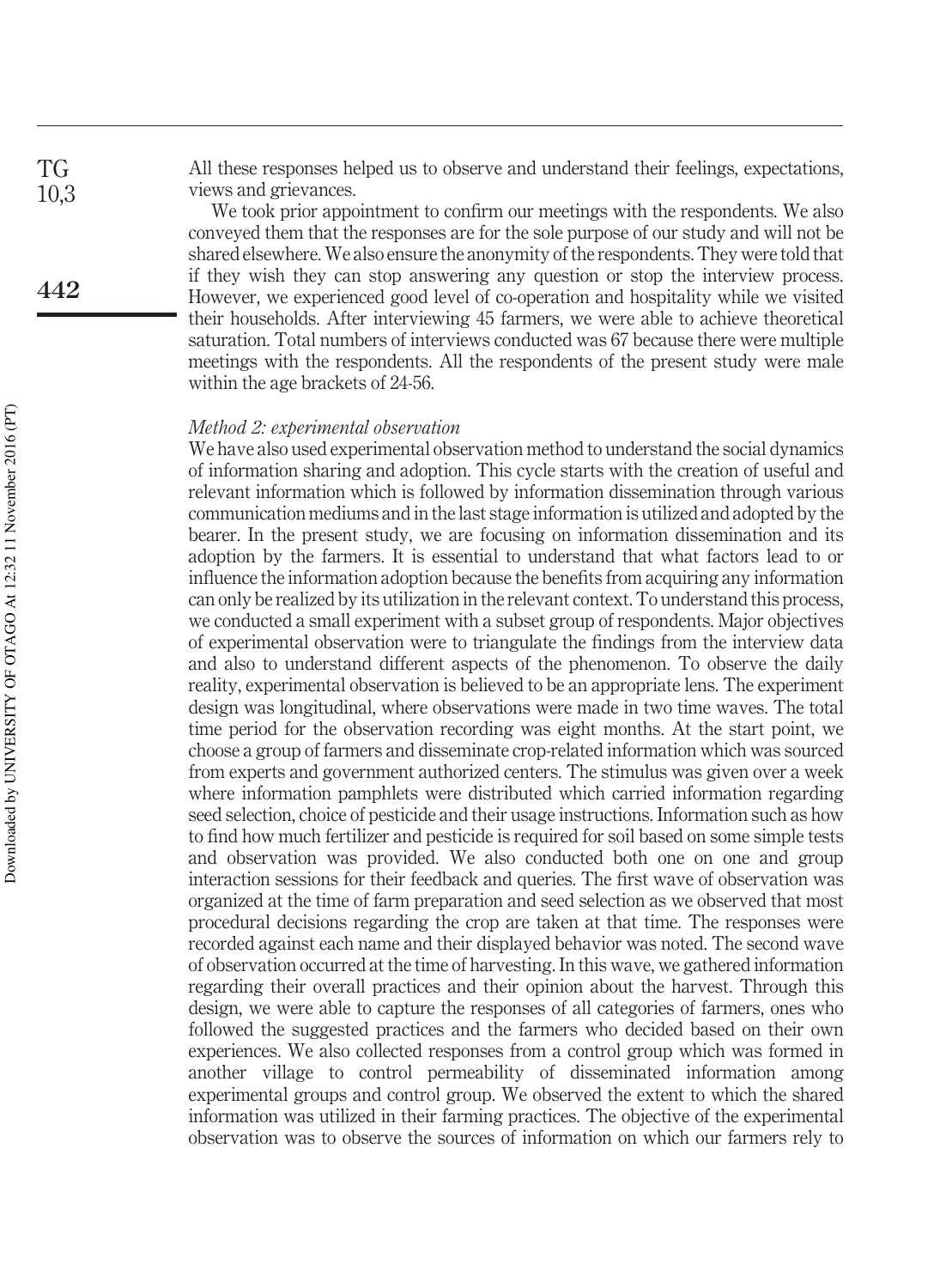make crop-related decisions. We will discuss the findings of the experimental observation in next section. Feasibility of

m-governance in agriculture

#### **Findings**

#### *Archival data*

We have also collected and analyzed archival data related to our study. The main sources of archival data were public information provided through state and central government websites, organizations such as Gramin bank[4] and Kisan call centers. To gain understanding of operative e-governance and mobile governance projects of the state (Uttar Pradesh), we visited websites and portals created by ministry of agriculture at both state and central level. We observed some intriguing findings. The official website of department of agriculture, Uttar Pradesh government offers some information of different schemes available to farmers. However, all those link are connected to empty web pages which do not provide any information. Some useful links such as "kis maah mai kya kare" (Month wise to-do list for farmers) and "Pest and crop disease control" are linked to empty web pages and does not fetch any useful information (Appendix). We recommend that considering the need of improvement in the state of Indian farmers is imperative to work rigorously to include them into the main stream. It is essential that farmers are made aware of various welfare schemes so that their social and financial status can be improved.

#### *Interviews of farmers*

*Information seeking behavior.* In our data collection process, we focused on understanding their views and opinions about the current methods of farming, their perceived needs and existing expectations. We observed that most of the respondents were engaged in traditional[5] ways of farming. On asking that whether they want to use the advanced machines and techniques, we received diverse responses. One set of the farmers were vaguely aware of the available options, and they did not show enough venture to reach out to the available resources and information:

We are doing the best possible. We buy good seeds and we work hard. If we will go for better methods it will cost us so eventually we will not be getting any better. I don't know what improvements can be given […] in our village even in villages around there is facility or support. We can't run kilometres for our queries. We cannot learn it on our own and there is no assistance provided at our door step. We do not have so much spare money also.

The narrative asserts that farmers have a very poor access to government run facilities and benefit programs. Their productivity suffers because of their traditional methods of farming and a high degree of self-reliance. Dissemination of knowledge regarding better methods and low-cost solution can lead to improved productivity and informed farmers. These responses also indicated that there exist a need of a robust platform which can enable information and assistance to be shared with them with convenience. The mobile-governance platform can create a better medium for this kind of communication.

Another set acknowledged the better options available but shared the difficulties in machine up gradation and improving their methods. The reasons for the non-implementation were observed to be inertia, lack of resources and fund and sense of uncertainty.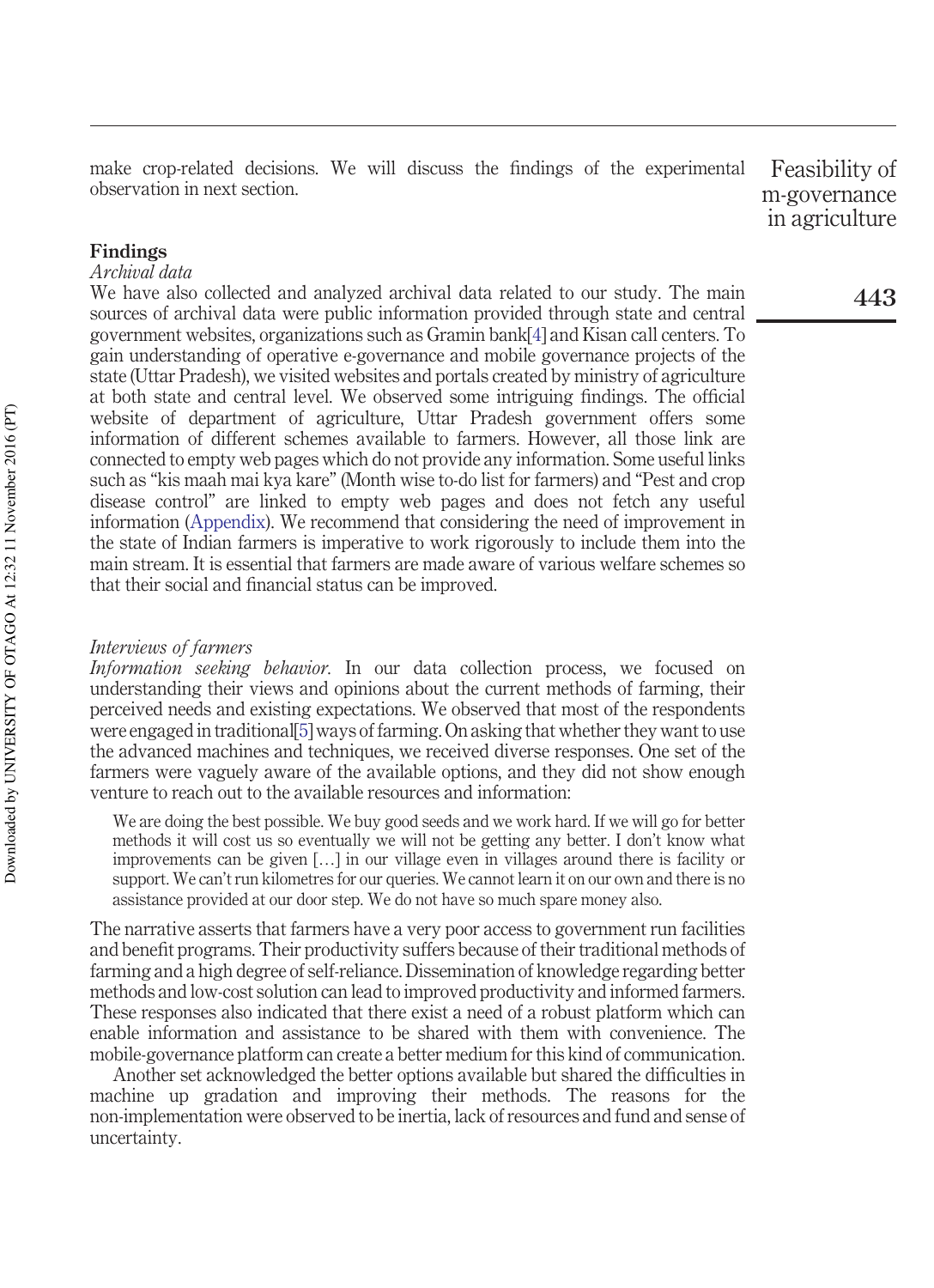*P1*. The farmers acknowledged the need of knowing more about research and technological advances in the farming and crop cultivation

We found that the problems and queries regarding farming are mostly solved within the boundaries of the village, often within the parameter of few houses. The farmers who were able to produce well became the reference point and most of their peer follows them. They consulted their peers while deciding on what crop to cultivate, where to buy seeds and fertilizers, when and how to use fertilizers, when to sell and where to sell; all these questions were discussed among farmers. We observed a very interesting group dynamics working in these villages:

[...] they (referring to the neighbour) cultivate around 60 acres of land for the potato crop alone, last year they got very good price as they used superior quality seed, one which produces bigger size potatoes, ones which are used in chips and wafer making […] you get good price if you pick good seed. This time I am also using the same seed in my farms […]. I am hoping for a better produce this year […].

We found that there are some opinion leaders who were followed by other farmers regarding crop-related decisions. There are some specific characteristics of these opinion leaders:

- opinion leaders mostly are relatively educated;
- they played an important role in village politics;
- they usually belong to affluent family, that often meant they farm a bigger piece of land; and
- they visited the nearest city more frequently so many times they are source of information.

When we discussed the opportunities for getting expert advice and counselling available through government agencies, most of the farmers shared their ignorance and dismissed the idea of visiting the authorized offices and centers:

[…] all these counselling centres and all for good for papers and records […]. In real world we work on the basis of our own experiences and learning, we work in the field we learn from our mistakes and even our colleagues' mistakes […] that's the way we decide what is good or bad for us.

These narratives also indicate the need of trust establishment on government initiatives. These shared views indicate that their own experiences and their peers' advice are trusted and values by the farmers.

*P2*. The farmers prefer approaching their peers to resolve queries and obtain advices.

The farmers are concerned with collecting information about many aspects of farming. Most significant and sought after information and suggestions are related to the type of seeds, quantity of fertilizers, kind of pesticides and appropriate time to watering and fertilizing. The most relied upon source of information was their self experiences accumulated over years. However, there were some examples where they have to resort to external sources of information. For instance, a new disease of the crop would be addressed by consulting with their peer farmers or their trusted vendor/seller of

TG 10,3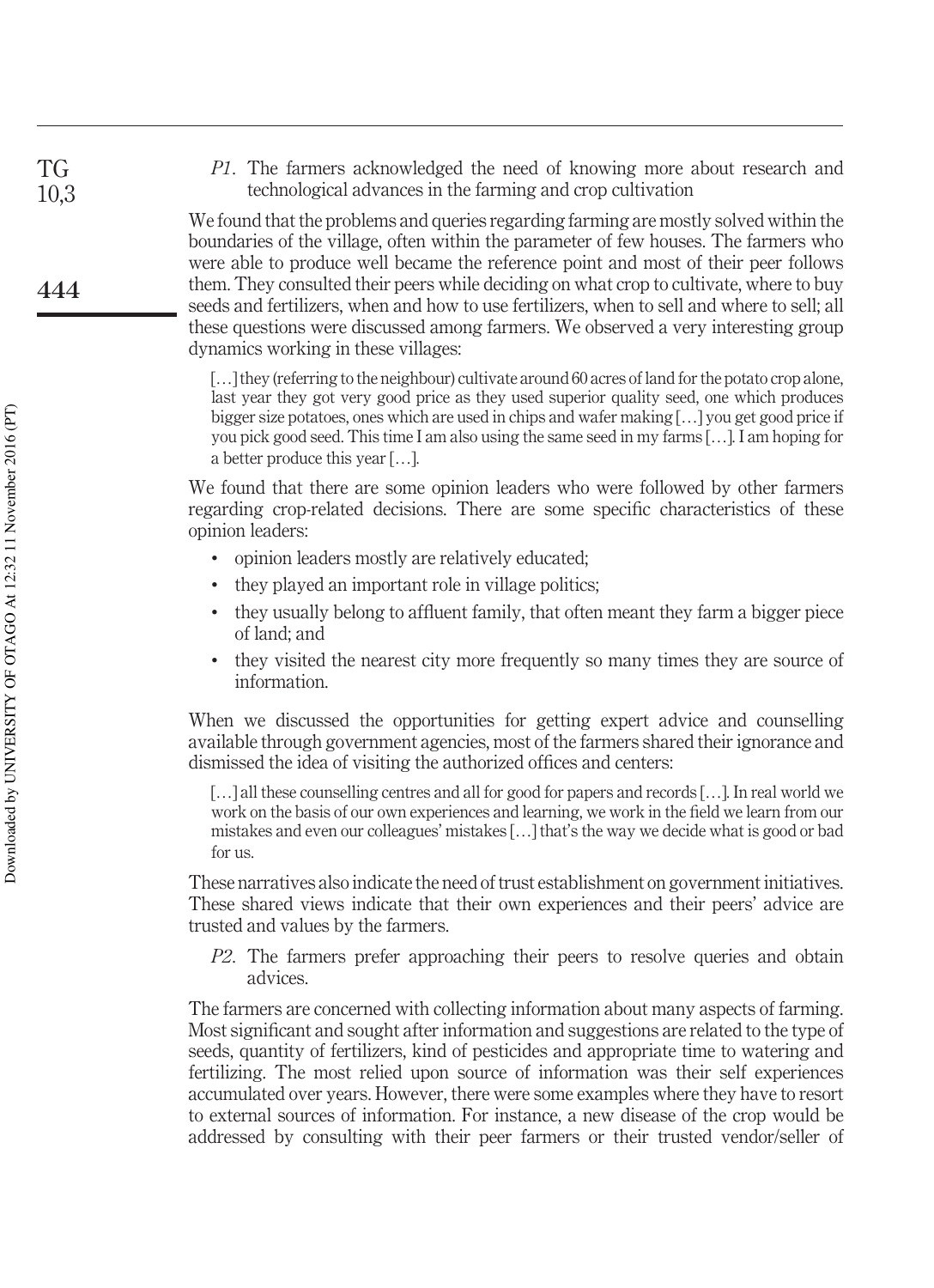pesticides and medicines. As one of the respondent shared in most cased, they possess the required skill to grow a reasonable produce:

We are doing farming since our childhood, we have lots of experience. We have seen so many circumstances, years when rain down pour was not well or years when prices fell to rock bottom. This is our ancestral skill set and it passes down to new generations. We ask our vendor if we have any confusion, he is providing us with seeds and fertilizers since more than a decade  $[\ldots]$  these people also accumulate knowledge. They buy all their stock in bulk  $[\ldots]$ they know what will sell […].

*P3*. Farmers exhibited trust on vendors for acquiring information on usage of agriculture related products (such as seeds, pesticide and fertilizers)

We collated the currently running and relevant list of schemes and programs running by both state and national government. We have shortlisted the schemes and programs which were found to be relevant to the respondents and the geographic location of the research (western UP). We went to the respondents with some cue cards which mentions and describe briefly the current policies and schemes running in the area by both state and central government. The results indicated lower level of awareness among the respondents. In the Table II we have collated the percentage of respondents who acknowledged the awareness about a particular policy.

Another interesting dimension was lower level of pro-activeness among farmers to collect relevant information about the benefits available to them. The farmers do not initiate the contact process with agriculture research centers, despite expressing interest in knowing the current advances. This finding raises concern about the effectiveness and reach of numerous schemes and benefits running for these farmers.

*P4*. Awareness regarding the current benefits and policies run by the government is very low among majority of the respondents

#### *Pattern of mobile devices usage*

We analyzed mobile device usage through three important dimensions. First, we noted the presence of mobile devices to understand the level of penetration. Second, we observed common usage pattern among mobile device users such as the features of

| Various schemes run by national and state-level government      | Awareness of these schemes<br>recorded for the respondents<br>$(in \%)$ |                    |
|-----------------------------------------------------------------|-------------------------------------------------------------------------|--------------------|
| Subsidy on high quality and hybrid seeds                        | 2                                                                       |                    |
| Quality control of fertilizers and seeds                        | 14                                                                      |                    |
| Pest control and vegetation protection                          | 32                                                                      | Table II.          |
| Commercial crop development programs for jute, cotton and maize | 7                                                                       | Distribution of    |
| Crop insurance                                                  | 4                                                                       | respondents on the |
| Kisan credit card                                               | 89                                                                      | basis of their     |
| Soil and water conservation                                     | 16                                                                      | awareness of       |
| Kisan call centers                                              | 34                                                                      | prevailing         |
| National agriculture insurance scheme                           | 12                                                                      | government welfare |
| National project for development of organic farming             | 2                                                                       | schemes and        |
| Development of bio fertilizers                                  | 23                                                                      | programs           |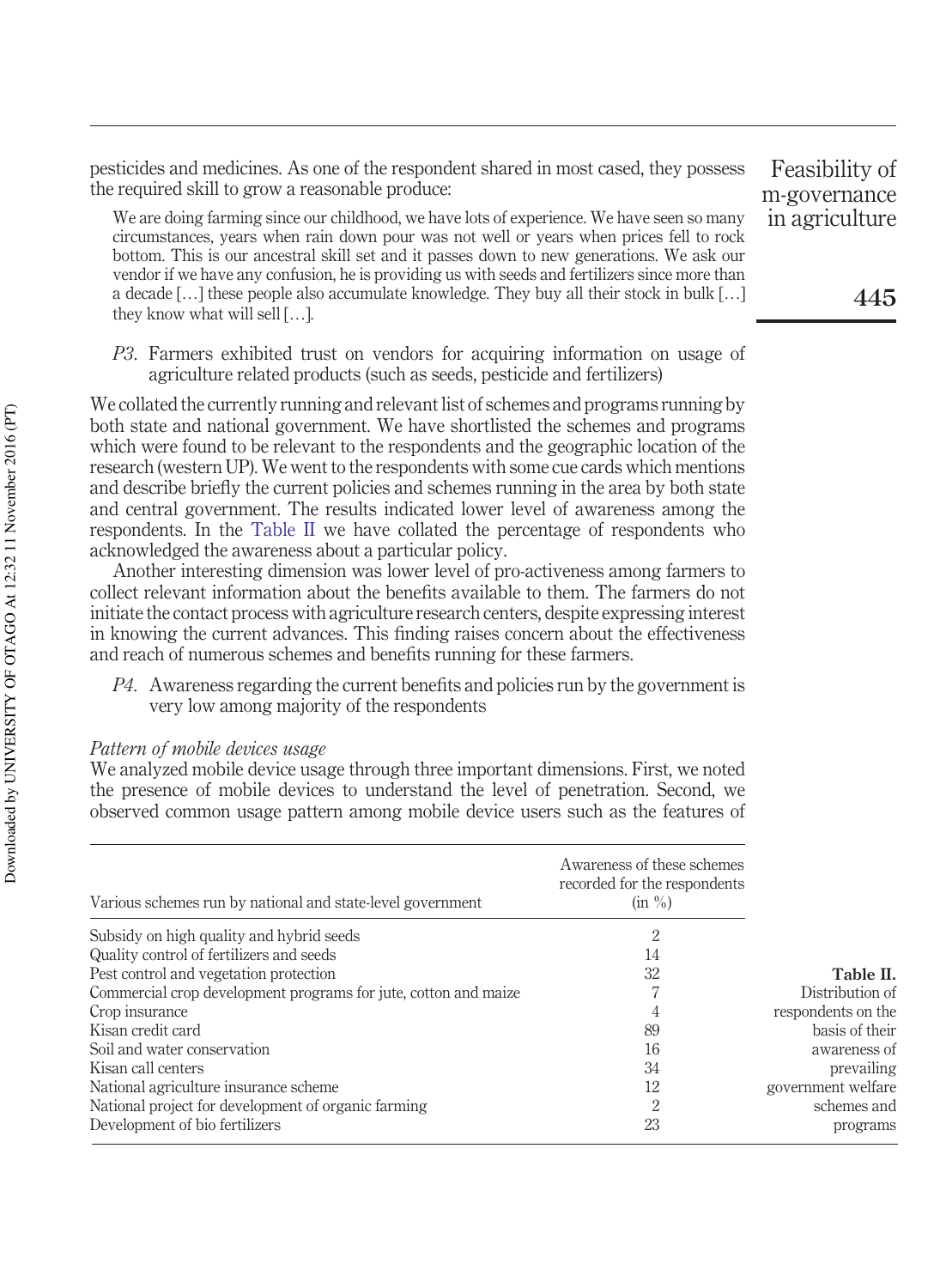mobile device accessed. Lastly, the purpose of usage of mobile devices was explored to understand the objectives behind using mobile devices.

> While examining the penetration level of mobile devices, we found that mobiles are rapidly becoming part of every household. Our respondents shared with us that in recent times mobile devices are replacing the landline connections. There were many cases where more than one mobile device was found in one household. Multiple users used one mobile device and sometimes a single mobile device is shared across households.

> We also evaluated the extant of usage of mobile devices and its different features. For instance, address book accessing. We found that many respondents were not able to use "contacts" feature of mobile device and they maintained a physical phone book or a small notebook to keep record of their phone contact details. Whenever they wanted to reach someone, they will refer their notebooks for the contact detail and then dial the destination number through their mobile device. This was an intriguing observation because it demonstrates the ease of use factor of mobile devices adoption. It also indicates technology related inhibition among the farmers which lead to selective adoption of mobile technology. However, we found young respondents to be more adoptive of new and complex features of mobile devices as compared to older respondents which conform to the earlier findings of mobile devices adoption (Hong and Tam, 2006):

I am using a mobile phone since last two years […] it is very convenient to keep a mobile device to communicate […]. I have explored much of the functions of the device, I use it only to make and receive calls […] you know but my son who is just 15 years old is better than me in handling this device [...] sometimes he changes some settings and I keep wondering how to undo that […].

We also found that voice based services were preferred among our respondents. Development of interactive voice system based on their information need can be a strong platform to disseminate information and resolve their queries. A formal assistance can be provided to the farmers to supply vital information such as high yielding crops variety or connect them to better paying buyers and processing companies:

*P5*. Among farmers, mobile device usage is limited to selected features primarily voice based services.

#### *Experimental observation*

The source of information plays an important role in determining the credibility of the information. Few responses offered some new revelation such as farmers' disbelief on weather forecasting. While discussing the availability of weather forecast and its utility in planning the crop irrigation, farmers responded that they do not believe that weather forecast can be made. One of the respondent mockingly, expressed that "Mausam Vibhaag agar bolega ki barish hogi to phir to barish ho hi nai sakti" which means that if weather forecasting department is declaring that there will be rains then rain will certainly not happen. These findings suggest that to reach to these farmers with information, it is very essential to develop a feeling of trust on government initiatives and departments. The socio-political climate affects how these information-based services are adopted by the farmers (Teo *et al.*, 2008). We observed general mistrust on

TG 10,3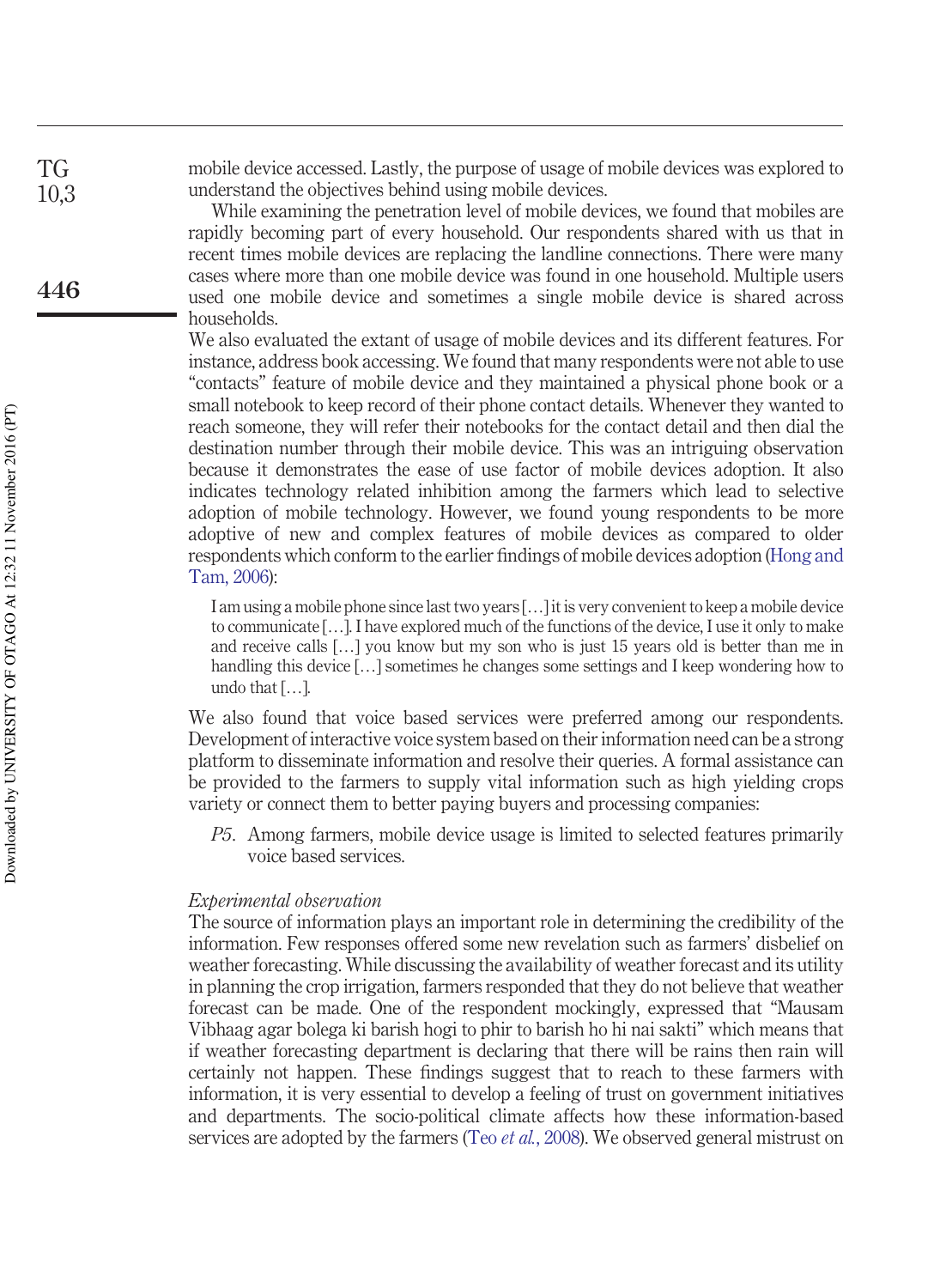government initiatives, which translates into a number of doubts raised by the respondents regarding authenticity of information.

We conducted a small social experiment. We wanted to study the efficacy of providing expert advice to farmers regarding their crop. At the time of the start of the experiment, we found that potato crop will be harvested in the present crop cycle. We decided to collect expert information on potato harvesting from the official sources and agriculture experts. We collected information about prerequisite of potato farming such as variety of seeds, fertilizers, possibility of insects and weeds and required pesticides. After the interviews and various informal conversations, we observed that they are aware of usage of fertilizers and pesticides. We wanted to provide some important information that they were not aware of but which is believed to benefit the potato crop. We found that usage of micro nutrients is not well practiced. So before the seed dispersion process, we collected some information on micro nutrient required for a better potato crop from the Kisan call center and department of agriculture. We found that correct amount of phosphorus is essential for a good crop. It is advised that in north western soil, 80-100 kg of phosphorus per hectare will ensure a better produce. We went to the farmers with this information and shared with them some standard brochures obtained from the officials. The information was shared well before the process. We followed up after seed dispersion was over and found that farmers used the amount that was suggested by their vendor. It establishes the possibility that the farmers trusted their peers and acquaintances more than the government and expert sources. This finding put forward a more intricate challenge to the government and authorities in winning the trust of the farmers:

*P6*. The information provided by the peer farmers/vendors is more trusted than the expert advice sources.

#### **Discussion**

Findings of our study highlight the need of strong communication between farmers and government. Indian agriculture practices can be enhanced and improved to address sustained challenges such as low productivity per hectare and poverty among farmers. We propose that an effective and relevant m-governance solution can be designed and implemented to curb information asymmetry among farmers and government. We noticed very low awareness of government policies and welfare scheme among farmers which can be a significant factor in low efficacy of these initiatives.

Another important contribution of present study is that it prescribes some functional measures which can ensure better success rate of m-governance projects in rural India. The current study also identifies major barriers in implementing m-governance projects in rural India. The study re-establish the proposition that mobile devices can be a strong communication medium in rural India where penetration of computer and internet is very scarce. Considering other hurdles of implementing e-governance projects such as low literacy and high cost, m-governance can be utilized as a possible alternate.

#### *Role of establishing trust among farmers*

Respondents of our study exhibited lack of trust on information outside their social arena. They have shown great amount of trust on their peers and acquaintances. Most of their technical information is sourced either from other farmers or their vendors. It is evident from our experimental observation that they do not accept information coming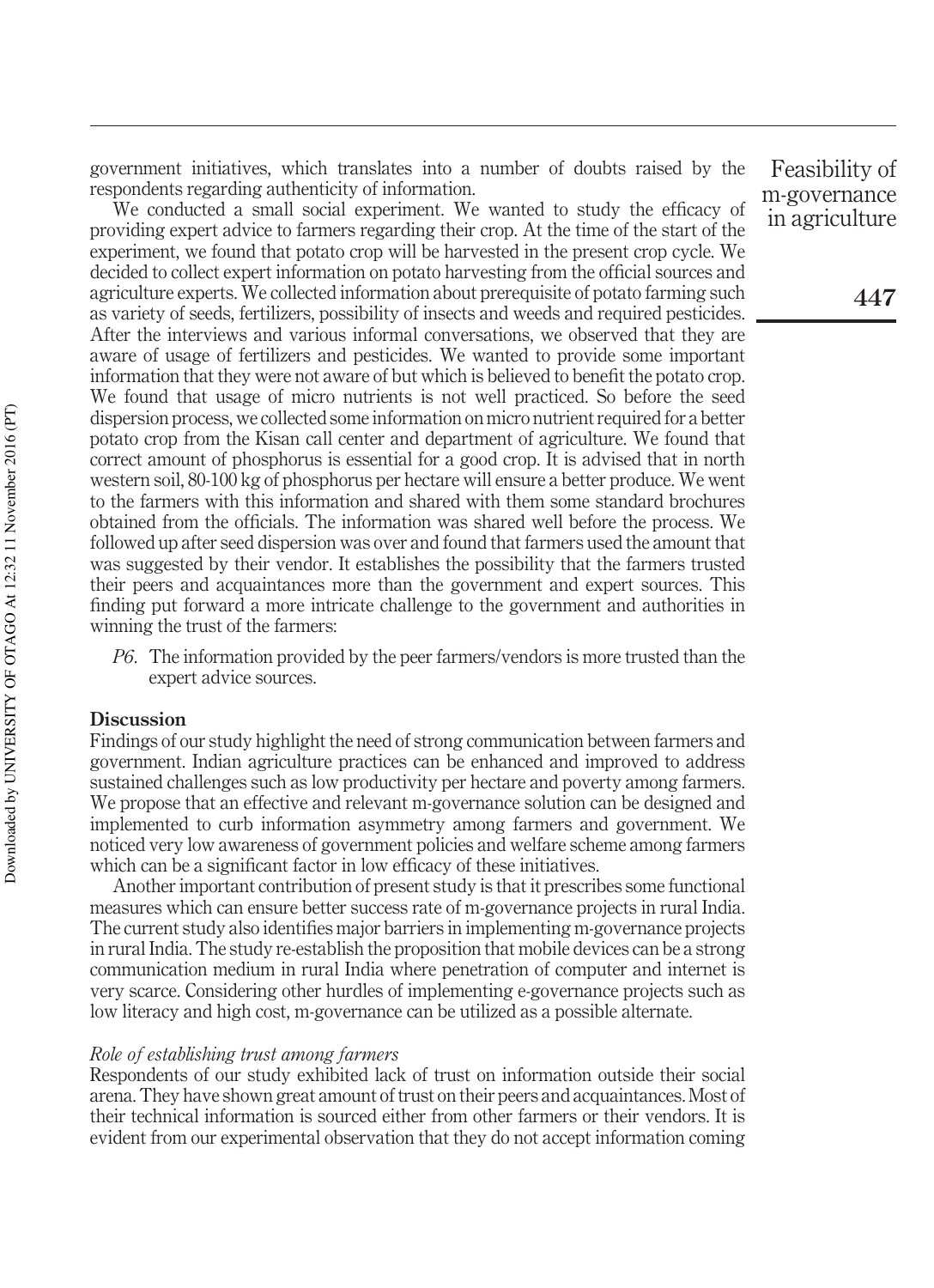out of their known sources. Unfortunately, government and its departments are treated as unfamiliar sources of information. There are other studies which also have highlighted the existing large gap between what and how these services are offered and delivered (Amritesh *et al.*, 2013). We prescribe that to establish a fruitful communication with farmers it is essential to win their trust. We recommend that government should make attempt to work more closely with farmers. Officials should be advised to make more and more visits to the villages and interact with the farmers to gain their trust. Trust establishment will not only enable better communication channel but also ensure success of government initiatives such as m-governance projects. Literature has suggested that trust establishment is a challenge (Parent *et al.*, 2005) while implementing m-governance project. Improving both of quality of information and efficiency of communication channels will work positively in gaining their trust (Alenezi *et al.*, 2015; Lee *et al.*, 2014).

#### *Barriers in implementing m-governance projects*

Literature has categorized barriers in implementing m-governance projects into two categories – technological inhibitions and socio-political climate (Teo *et al.*, 2008). We will discuss both hurdles as per our research context.

#### *Technological inhibitions*

According to recent statistics, technology literacy in India, especially in rural India is alarmingly low. According to NSSO (2012/2013) data, illiteracy and lower levels of education is a prominent problem among Indian farmers which is persistent in previous years. Illiteracy also plays a role in increasing technology inhibitions among farmers and they become apprehensive about its usage. Through our study we were able to observe technology usage inhibitions lead primarily because of their lack of ability to read and comprehend. Many of the respondents were unable to use features of their mobile devices such as messaging services, changing the settings of the device or even accessing history of calls made and received. Grimsley and Meehan (2007) emphasized the role of technology driven inhibition in the acceptance and adoption of electronic government projects. According to a recent KPMG report, only 10 per cent of rural families have personal computers (PCs) at their home where 36 per cent of these household can afford a PC. Poor literacy, infrastructure challenges and knowledge limited to vernacular languages poses technology inhibition among rural inhabitants in India.

The m-governance project design issues are equally important (Schellong, 2010). As per our findings, mobile usage is limited only to the major functions of the device such as voice, messaging and internet in a very few cases. Thus, it is imperative to design these projects in such a manner that the features are easily accessible and flexible in usage. In the case of deployment of mobile governance project, it should be considered that the use of mobile technology is not the motive itself but only an enabler for the motive. In this scenario, it is inevitable that the users will expect highly flexible computing technology (Wiredu, 2007). Summing up, an efficient, flexible and easy to use interface of m-governance projects will reduce technology inhibitions and will enable large scale adoptions.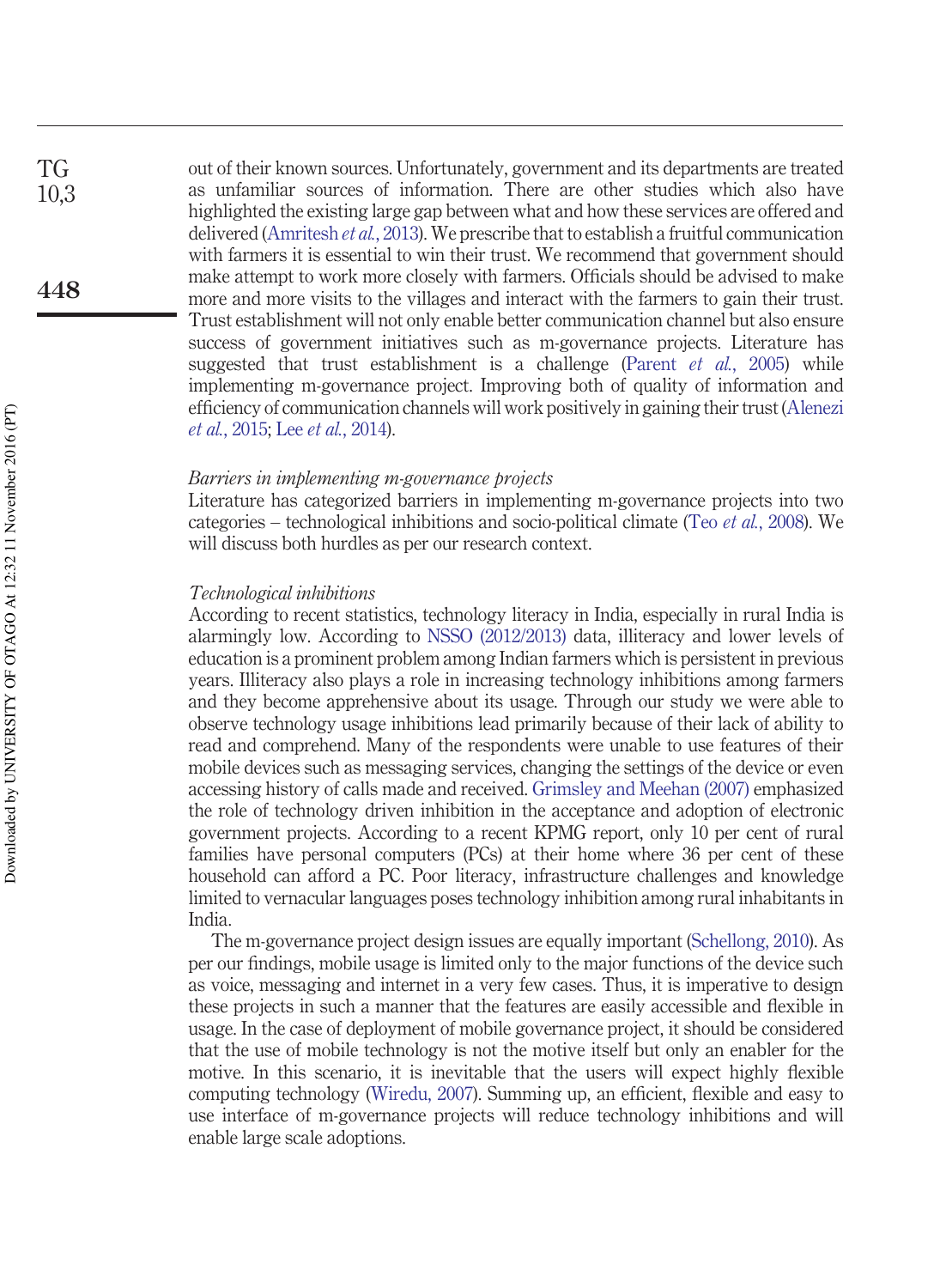#### *Socio-political climate*

As discussed in the present work, the social structure prevalent among farmers is focused on peer-to-peer communications. We observed lack of trust on government initiatives and our findings indicated clear lack of willingness among the farmers to explore available benefit schemes and policies of the government. Thus, the communication network between government and citizens is needed to be reinforced to achieve multi fold objectives. As per our analysis, we found that difficulty of access and unavailability of personalized contact also acts as inhibitions for acceptance. Coursey and Norris (2008) in their study asserted that citizen's low acceptance of e-government projects are inhibited by the socio-political climate. They also stated that the socio-political climate is affected by but not limited to public administration and comprise other influencers such as social fabric and perceptions regarding general governance. Lack of trust, perceived corruption and lack of reliance on political capabilities lead to ineffective communication among government and citizens. As Rajalekshmi (2007) quoted:

[…] although the technology in itself might have the potential for integrating services, the institutional factors like trust associated with the service determine whether the services are actually used or not.

These factors affect rural population and Indian farmers with more severity because of lack of effective education and access to relevant information. The prevalent challenges among Indian farmers should be resolved with the mutual collaboration of public and private (Ray, 2012; Rose *et al.*, 2015). Exhibited transparency in the design and implementation processes of the m-governance system can also address the issue of trust among famers (Welch *et al.*, 2004). This paper strongly advice to seek benefit of multiple communication platforms (for instance using different m-governance projects) to achieve better reach to the farmers. The welfare and subsidies should reach to them effectively and mobile network can be utilized to reduce information asymmetry, which is cited as a significant hurdle in government-farmers network. The next section explains a step-by-step process of m-governance projects implementation. The process can be modified and adapted according to local farmers need but the framework presents a useful implementation model.

#### *Step-wise process for successful implementation of m-governance projects*

Figure 2 explains a step-wise framework of m-governance projects implementation and adoption. In the current framework, we are not dealing with the design and development of m-governance project. The focus of the paper is to explain the factors which might lead to improved acceptance and minimize the inhibitions among farmers.

• *Stage 1: Achieve constructive bondage with the farmers*: The findings suggest that culminating trust among farmers is the fundamental stone of the communication platform. To achieve better trust, it is essential to follow a participatory approach. We suggest establishing personal contact centers so that the issue of ease of access can be resolved. Conducting workshops, seminars and discussions among the farmers will orient them toward the possible m-governance project and will improve the acceptability. These discussions and seminars can also be used as a platform to collect opinions and feedbacks from the farmers.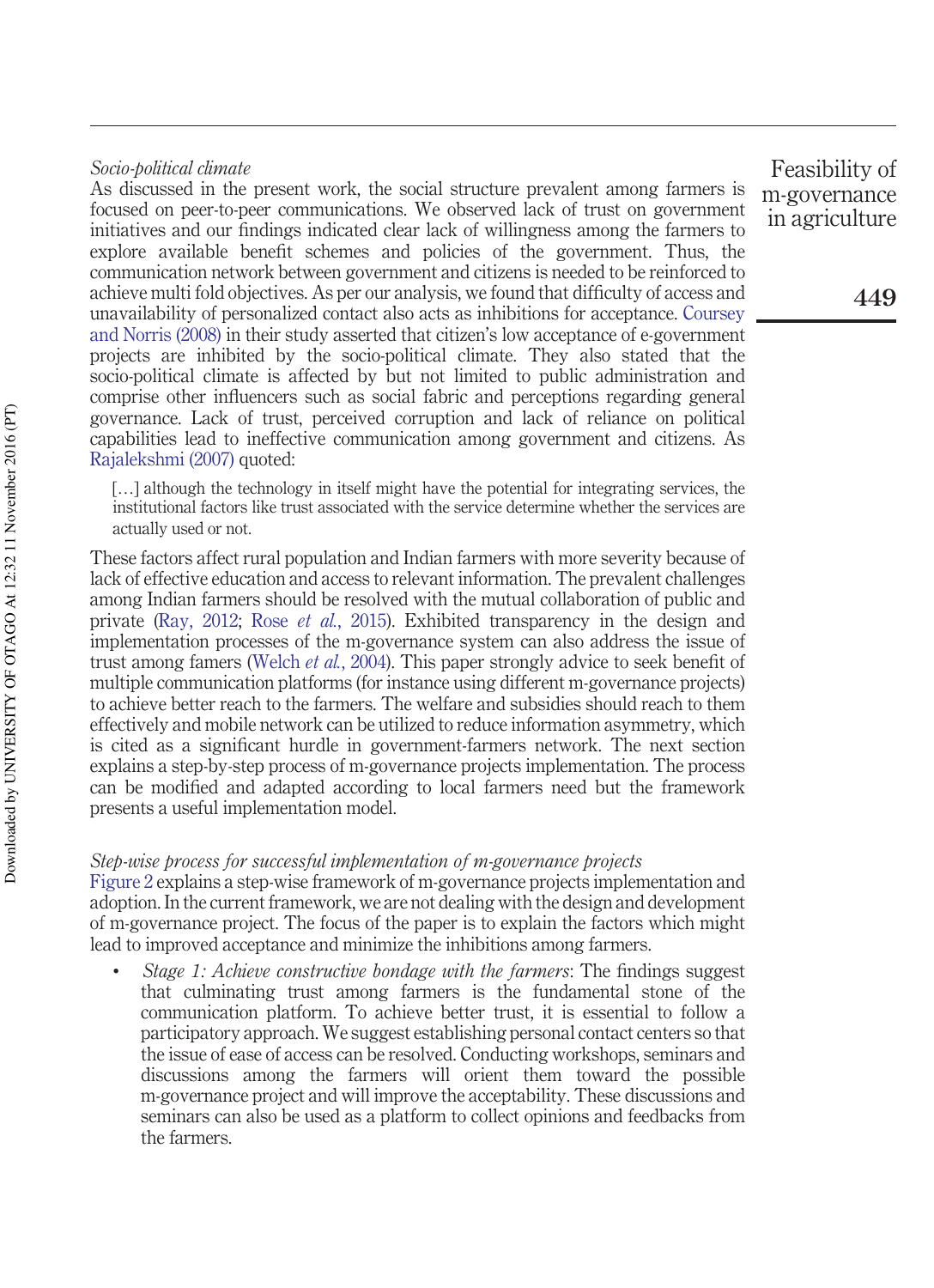

- *Stage 2: Understand requirements and feasibility study*: The Stage 1 will help in establishing an efficient communication channel with the farmers, which will allow a two-way interactive communication medium between government and the farmers. This channel can then be exploited to acquire relevant information regarding the project for instance what features they will expect from the system, how these applications should work, etc. This information can be utilized in refining the system design and enhance the functionality of the system.
- *Stage 3: Launch and implementation of m-governance service*: After finalizing the project, the service can be launched and demonstrations should be organized at various sites where maximum participation from the farmers can be ensured. Apart from these events, it is essential that consumer support and query resolution is conducted as a continuous service. As per our *P6*, volunteers and leaders from the farmers group will provide more effective and trusted communication medium and will ensure that the services are utilized in the real world.
- *Stage 4: Post implementation and enabling adoption*: After successful placement of service by launching the project and establishment of customer support units post adoption processes can be used. Feedback should be collected from the users and their queries should be resolved in a timely manner. Customer support and complaint resolution camps should be organized periodically to ensure service continuance. It might also enhance the farmers' loyalty to the m-governance services.

#### **Implications for theory and practice: theoretical implications**

The present work contributes to the streams of literature on ICT-enabled governance. First, our findings contribute to the literature of citizen participation, specifically,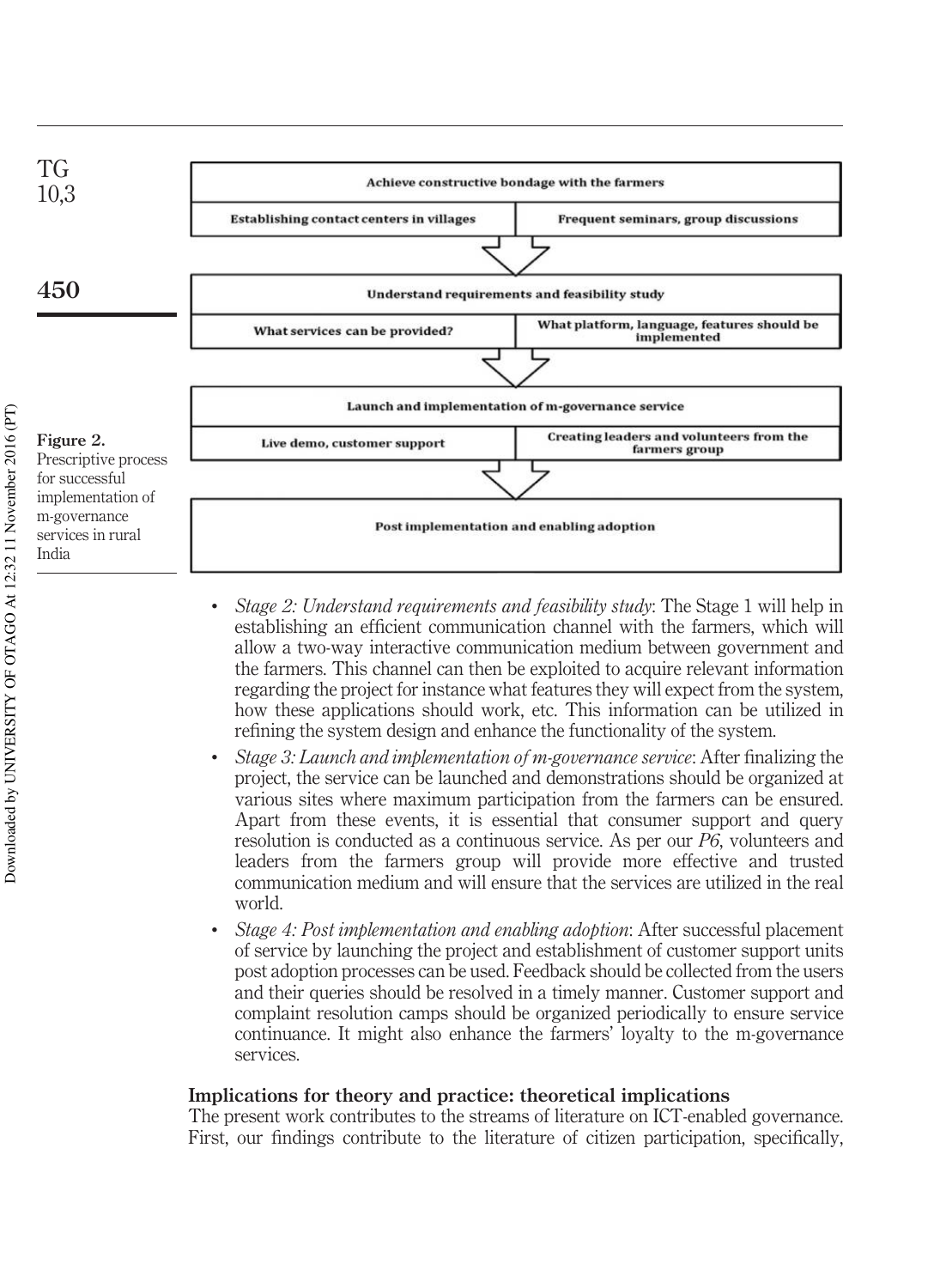acceptance and adoption (Teo *et al.*, 2011; Venkatesh *et al.*, 2013). Second, we identify contribution to the trust research in ICT-based governance (Bélanger and Carter, 2008; Reddick, 2005). At the end, the findings also hold implications for social psychology and network theorist by observing and explaining behavior and actions of a complex group form. Our sample consists of individuals involved in same occupation and our findings gives useful insights issues such as communication network, effect of peer communication and effect of perceived socio-political climate.

#### *Practical implications*

Our findings highlight some significant areas of study to develop and implement a successful m-governance project. We propose that establishing an efficient communication medium between government and the farmers is the quintessential element of any implementation cycle. In the following subsections, we are discussing that how improving awareness and harnessing the peer network can build a favorable environment to conceive and develop successful ICT-based governance projects.

#### *Improve awareness among the farmers*

One of the significant barriers to improve farmer's condition is a high very degree of information asymmetry between farmers and government. We found that awareness regarding current benefits and policies is very low among farmers. As a result, a very small fraction of the farmers' section is entitled to these benefits. A major change in communication policy is required at the government level. As Figure 2 suggests, organization of seminars and workshops can help improving the bridge between government initiatives and the farmers. It is required that attempts are made to reach out to farmers and present optimum solution to the challenges they face. These policies can help them to overcome problems such as productivity, quality of the produce and obtaining best price of their produce. Ensuring that the farmers improve their productivity and receive a fair price of their produce will certainly help in fighting vices such as poverty and poor living conditions.

#### *Leveraging peer group influence*

To establish a productive communication with farmers, our study finds peer level influence as a significant factor. Policies should be framed to ensure better participation from the farmers by including them in the policy-making and implementation process. One of the methods as suggested in previous studies can be exploiting network dynamics (Bailur *et al.*, 2012; Marin *et al.*, 2011). Groups of farmers can be setup to create a dynamic network which is actively engaged and involved with devising and implementing strategies for farmers' welfare. It can also involve selection and training of farmers to become opinion leader and consultant for their peer farmers. These networks can work in the direction of improving the overall productivity and profits for the farmers to ensure their aggregate welfare. Inclusion of their peers in government initiatives will help in leveraging the mutual trust and will lead to increased trust on government initiatives. These findings can be extended to m-governance projects as well.

#### **Limitation and future research**

This paper adopts the exploratory approach to address a pertinent research problem in the context of Indian farmers. We have explored and analyzed different phenomenon to seek solution to our research problems and the insights from the study are encouraging.We have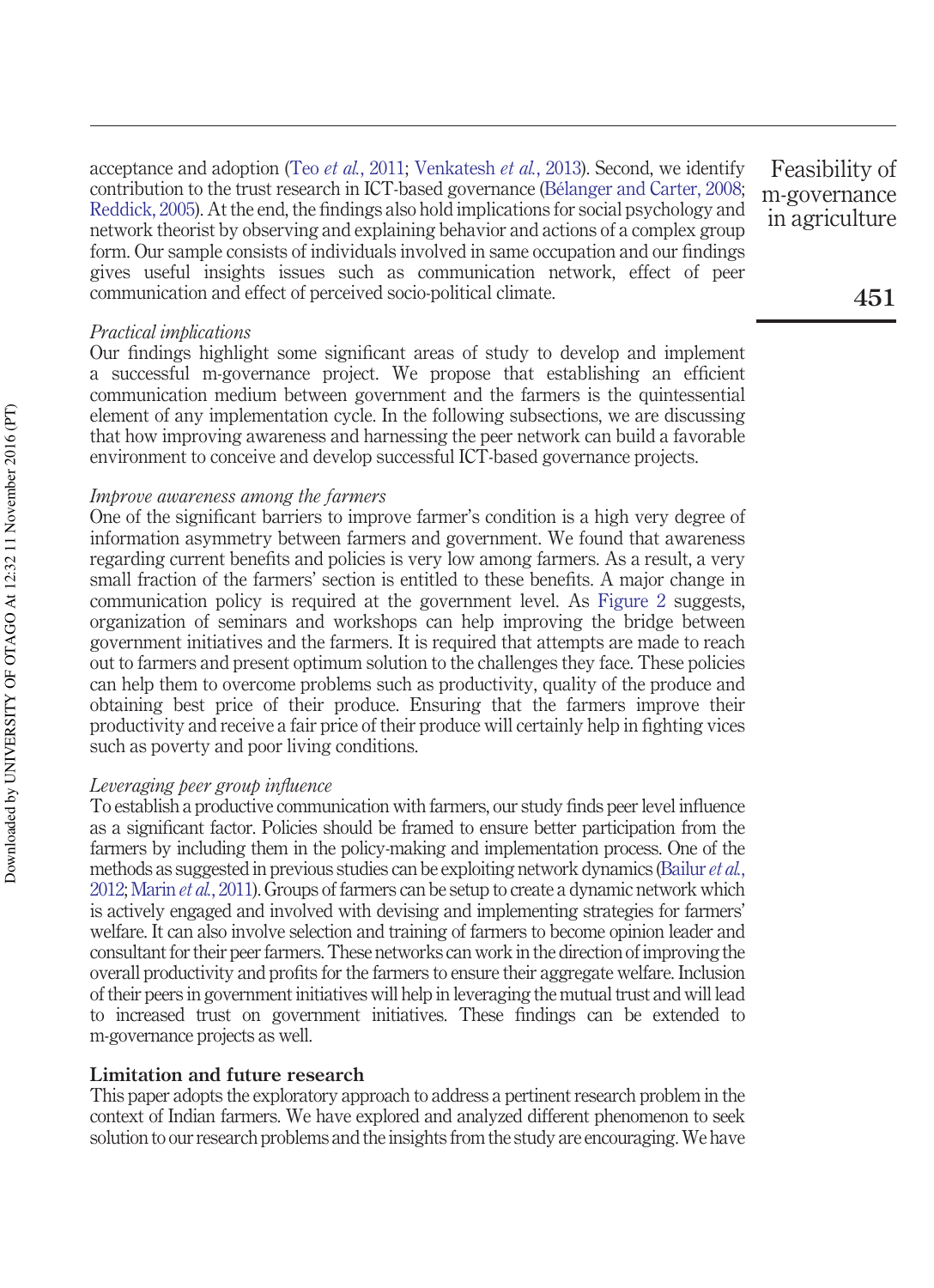already discussed that how these findings can be used to create a better platform to connect to Indian farmers. However, further studies can investigate that whether the prescriptions given in the study can be implemented with success. Also further studies can quantitatively validate the findings by operationalizing the presented propositions. Further, the present study is conducted in a subpart of western Uttar Pradesh; studies can be conducted in other parts of India as well to examine whether the social network and structure vary from the presented findings and what difference these factors can create in implementing m-governance projects in those regions. Findings can be tested in different regions where different culture and group dynamics are prevalent. These cultural settings can influence how farmers process the information provided to them. Factors such as trust on government can vary state wise and it is possible that studies in different state will produce difference in trust levels and adaptability of the farmers. Literature also suggests that national culture and subcultures influence the fundamental characteristics of its citizens such as development of trust (Aladwani, 2013; Doney *et al.*, 1998). Because our findings are co-related with the prevalent socio-cultural dynamics, testing the findings in different context might add value to the proposed theory and its implications.

Further studies can confirm these relationships in different cultural and contextual settings. Addressing the generalizability concern because the study is qualitative in nature, statistical validation is not derived. However, the findings can be used as a guiding theorizing framework in studies exploring adoption of m-governance projects among farmers.

#### **Notes**

- 1. Recent reports (2014) from Telephone regulatory authority of Indian and Cellular Operators' Association of India (COAI).
- 2. Minimum support prices or MSP are declared by the government to ensure that farmers receive a reasonable price for their produce.
- 3. Head of the village, is an elected personnel who is responsible for administrative and governance related work in the village.
- 4. Rural banks, setup by government of India in order to facilitate banking needs of farmers including credit schemes such as Kisan Credit cards.
- 5. This statement is based on our observations of the farming processes. We have deduced it based on the following parameters. Extent of usage of machine/automated devices which we found was limited to traditional equipments such as tractors, harrows, hand operated tools etc. Advanced equipments such as harvesting machines, windrowers and planters were not found at any farm. Modern techniques such as soil testing, advanced bio fertilizers and fortified seeds were found to be absent.

#### **References**

- Ågerfalk, P.J. (2013), "Embracing diversity through mixed methods research", *European Journal of Information Systems*, Vol. 22 No. 3, pp. 251-256.
- Aker, J.C. (2011), "Dial 'A' for agriculture: a review of information and communication technologies for agricultural extension in developing countries", *Agricultural Economics*, Vol. 42 No. 6, pp. 631-647.
- Aladwani, A.M. (2013), "A contingency model of citizens' attitudes toward e-government use", *Electronic Government, an International Journal*, Vol. 10 No. 1, pp. 68-85.

TG 10,3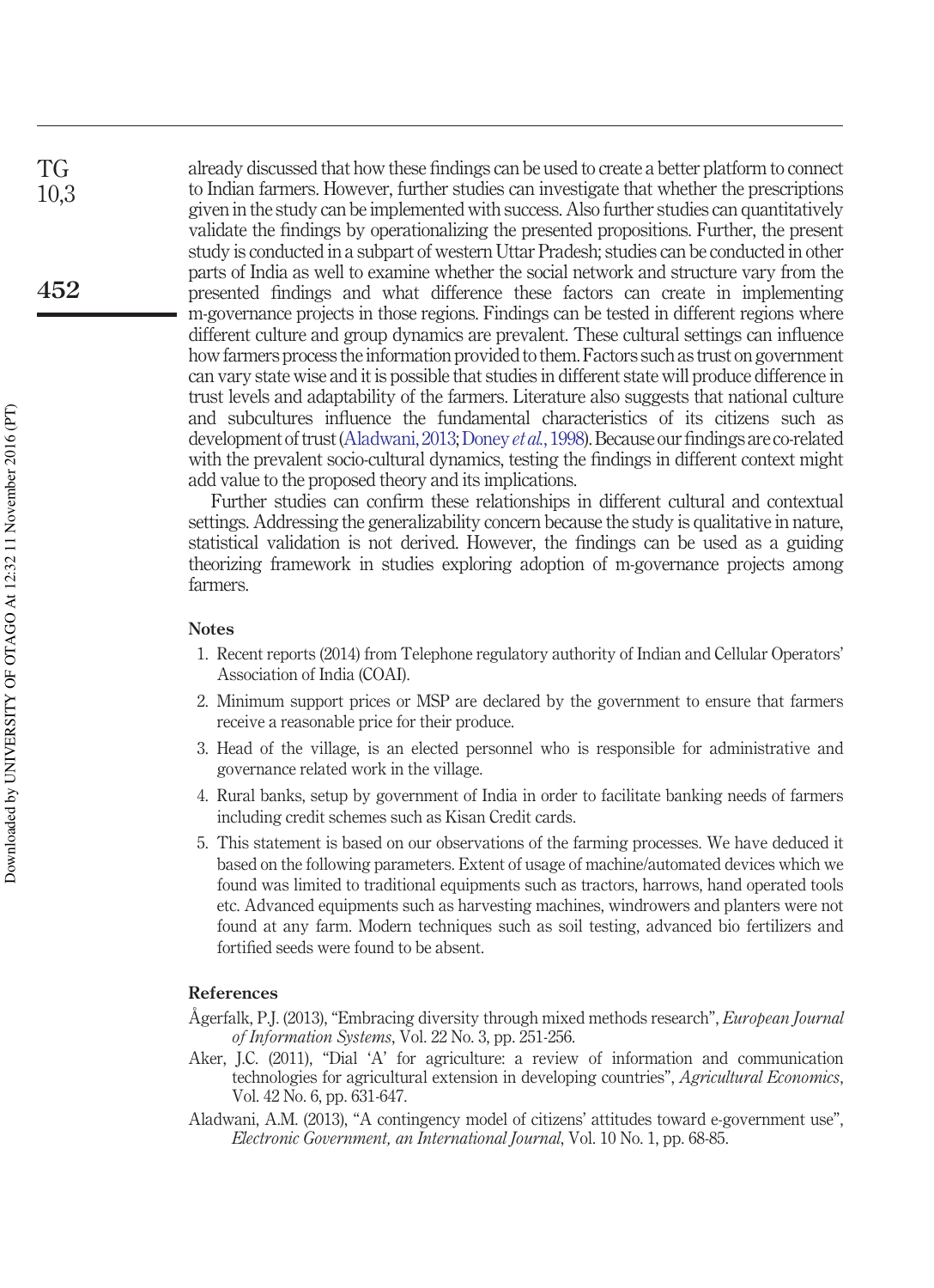- Alathur, S., Ilavarasan, V.P. and Gupta, M.P. (2014), "Determinants of citizens' electronic participation: insights from India", *Transforming Government: People, Process and Policy*, Vol. 8 No. 3, pp. 447-472.
- Alenezi, H., Tarhini, A. and Sharma, S.K. (2015), "Development of quantitative model to investigate the strategic relationship between information quality and e-government benefits", *Transforming Government: People, Process and Policy*, Vol. 9 No. 3, pp. 324-351.
- Amritesh, Misra, S.C. and Chatterjee, J. (2013), "Positioning e-government services in the credence based setting: illustrating an Indian context", *Transforming Government: People, Process and Policy*, Vol. 7 No. 3, pp. 393-409.
- Anderson, J.R. and Feder, G. (2007), "Agricultural extension", in Evenson, R. and Pingali, P. (Eds), *Handbook of Agricultural Economics*, Vol. 3, Elsevier, pp. 2343-2378.
- Bailur, S. and Masiero, S. (2012), "The complex position of the intermediary in telecenters and community multimedia centers", *Information Technologies & International Development*, Vol. 8 No. 1, pp-27-42.
- Bélanger, F. and Carter, L. (2008), "Trust and risk in e-government adoption", *Journal of Strategic Information Systems*, Vol. 17 No. 2, pp. 165-176.
- Bélanger, F. and Hiller, J. (2006), "A framework for e-government: privacy implications", *Business Process Management Journal*, Vol. 12 No. 1, pp. 48-60.
- Campeau, D.R. and Higgins, C.A. (1995), "Computer self-efficacy: development of measure and initial test", *MIS Quarterly*, Vol. 19 No. 2, pp. 182-211.
- Coursey, D. and Norris, D.F. (2008), "Models of e-government: are they correct? An empirical assessment", *Public Administration Review*, Vol. 68 No. 3, pp. 523-536.
- Doney, P.M., Cannon, J.P. and Mullen, M.R. (1998), "Understanding the influence of national culture on the development of trust", *Academy of Management Review*, Vol. 23 No. 3, pp. 601-620.
- Eggleston, K., Jensen, R., Zeckhauser, R. (2002), "Information and communication technologies, markets and economic development", in Kirkman, G., Cornelius, P.K. and Sachs, J.D. (Eds), *The Global Information Technology Report 2001-02: Readiness for the Networked World*, Oxford University Press, Oxford, pp. 62-74.
- Feder, G., Murgai, R. and Quizon, J.B. (2004), "Sending farmers back to school: the impact of farmer field schools in Indonesia", *Review of Agricultural Economics*, Vol. 26 No. 1, pp. 45-62.
- Glaser, B. and Strauss, A.L. (1967), *The Discovery of Grounded Theory: Strategies for Qualitative Research*, Aldine, Chicago, IL.
- Gov (2013), "Report on state of Indian agriculture", available at: [www.agritech.tnau.ac.in](http://www.agritech.tnau.ac.in) (accessed 30 July 2015).
- Grimsley, M. and Meehan, A. (2007), "E-government information systems: evaluation-led design for public value and client trust", *European Journal of Information Systems*, Vol. 16 No. 2, pp. 134-148.
- Grönlund, Å. and Horan, T.A. (2005), "Introducing e-gov: history, definitions, and issues", *Communications of the Association for Information Systems*, Vol. 15 No. 1, pp. 713-729.
- Heeks, R. and Bailur, S.(2007), "Analyzing e-government research: perspectives, philosophies, theories, methods, and practice", *Government Information Quarterly*, Vol. 24 No. 2, pp. 243-265.
- Hong, S.J. and Tam, K.Y. (2006), "Understanding the adoption of multipurpose information appliances: the case of mobile data services", *Information Systems Research*, Vol. 17 No. 2, pp. 162-179.
- Jensen, R.T. (2010), "Information, efficiency, and welfare in agricultural markets", *International Association of Agricultural Economists*, Wiley.
- Juma, C., Fang, K., Honca, D., Huete-Perez, J., Konde, V., Lee, S.H. and Singh, S. (2001), "Global governance of technology: meeting the needs of developing countries", *International Journal of Technology Management*, Vol. 22 No. 7, pp. 629-655.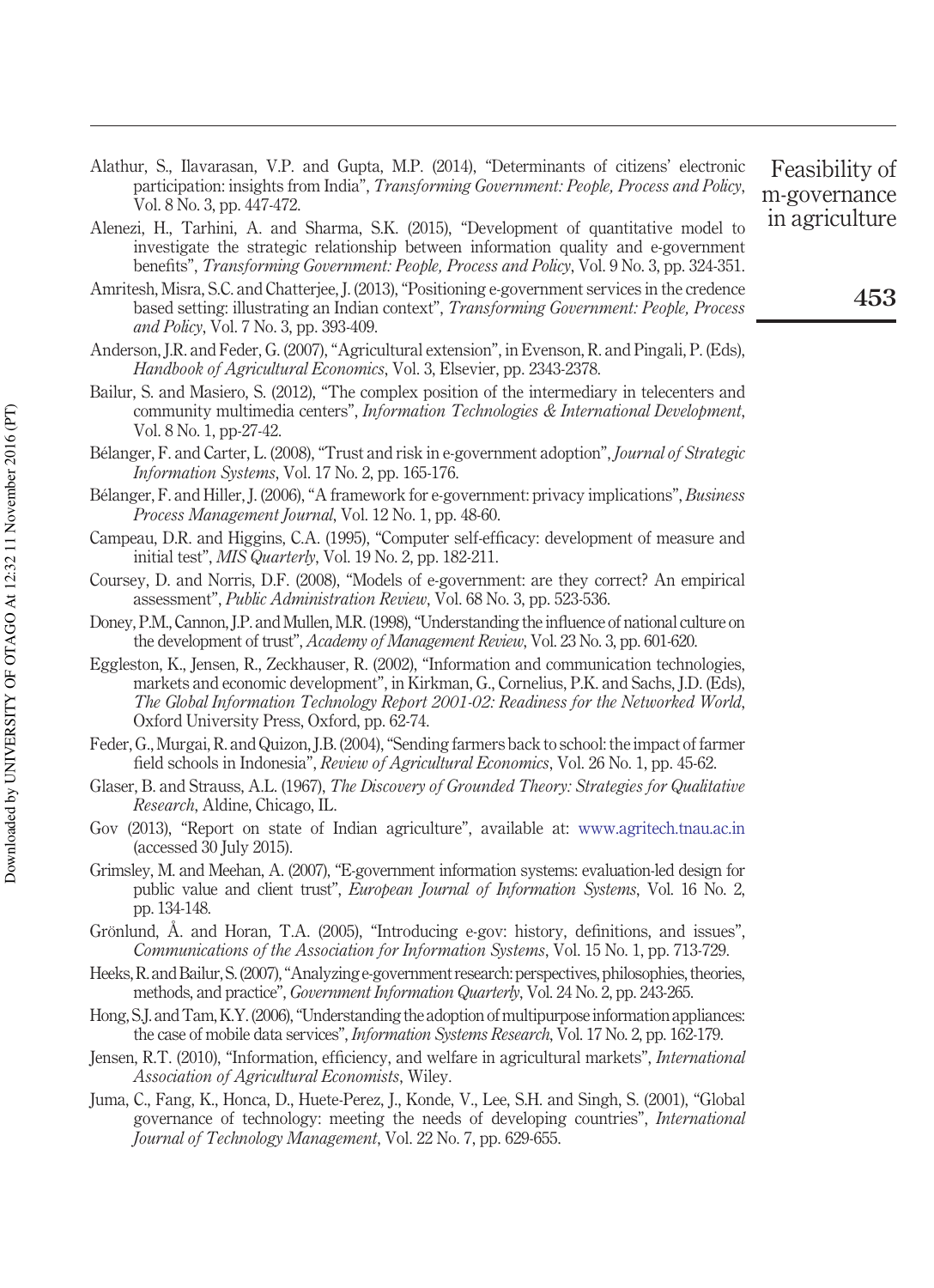| <b>TG</b><br>10,3 | Kumar, R. and Best, M.L. (2006), "Impact and sustainability of e-government services in<br>developing countries: lessons learned from Tamil Nadu, India", The Information Society,<br>Vol. 22 No. 1, pp. 1-12.                                                    |
|-------------------|-------------------------------------------------------------------------------------------------------------------------------------------------------------------------------------------------------------------------------------------------------------------|
|                   | Ladge, J.J., Clair, J.A. and Greenberg, D. (2012), "Cross-domain identity transition during liminal<br>periods: constructing multiple selves as professional and mother during pregnancy",<br>Academy of Management Journal, Vol. 55 No. 6, pp. 1449-1471.        |
| 454               | Lee, A. and Levy, Y. (2014), "The effect of information quality on trust in e-government<br>systems' transformation", Transforming Government: People, Process and Policy,<br>Vol. 8 No. 1, pp. 76-100.                                                           |
|                   | Lim, E.T., Tan, C.W., Cyr, D., Pan, S.L. and Xiao, B. (2012), "Advancing public trust relationships<br>in electronic government: the Singapore e-filing journey", <i>Information Systems Research</i> ,<br>Vol. 23 No. 4, pp. 1110-1130.                          |
|                   | Marin, A. and Wellman, B. (2011), "Introduction to social network analysis", in Carrington, P. and<br>Scott, J. (Eds), Handbook of Social Network Analysis, SAGE Publications, London.                                                                            |
|                   | Mengistu, D., Zo, H. and Rho, J.J. (2009), "M-government: opportunities and challenges to deliver<br>mobile government services in developing countries", Computer Sciences and Convergence<br>Information Technology, Vol. 9, pp. 1445-1450.                     |
|                   | MoA (2014), State of Indian Agriculture, Ministry of agriculture, government of India, available at:<br>http://agricoop.nic.in/Annual%20report2012-13/ARE2012-13.pdf (accessed 2 November 2015).                                                                  |
|                   | Moon, J.M. and Norris, D.F. (2005), "Does managerial orientation matter? The adoption of<br>reinventing government and e-government at the municipal level", <i>Information Systems</i><br>Journal, Vol. 15 No. 1, pp. 43-60.                                     |
|                   | Mospi (2014), available at: http://mospi.nic.in/Mospi_New/upload/nad_PR_29aug14.pdf<br>(accessed 29 September 2014).                                                                                                                                              |
|                   | NSSO (2012-2013), available at: https://data.gov.in/catalog/literacy-rate-india-nsso-and-rgi<br>(accessed 21 May 2015).                                                                                                                                           |
|                   | Ntaliani, M., Costopoulou, C. and Karetsos, S. (2008), "Mobile government: a challenge for<br>agriculture", <i>Government Information Quarterly</i> , Vol. 25 No. 4, pp. 699-716.                                                                                 |
|                   | Parent, M., Vandebeek, C.A. and Gemino, A.C. (2005), "Building citizen trust through<br>e-government", <i>Government Information Quarterly</i> , Vol. 22 No. 4, pp. 720-736.                                                                                      |
|                   | Pratt, M.G., Rockmann, K.W., Kaufmann, J.B. (2006), "Constructing professional identity: the role<br>of work and identity learning cycles in the customization of identity among medical<br>resident", Academy of Management Journal, Vol. 49 No. 2, pp. 235-262. |
|                   | Rajalekshmi, K.G. (2007), "E-governance services through telecenters: the role of human<br>intermediary and issues of trust", Information Technologies & International Development,<br>Vol. 4 No. 1, pp. 19-35.                                                   |
|                   | Ray, S. (2012), "Reinforcing accountability in public services: an ICT enabled framework",<br>Transforming Government: People, Process and Policy, Vol. 6 No. 2, pp. 135-148.                                                                                     |
|                   | Reddick, C.G. (2005), "Citizen interaction with e-government: from the streets to servers?",<br>Government Information Quarterly, Vol. 22 No. 1, pp. 38-57.                                                                                                       |
|                   |                                                                                                                                                                                                                                                                   |

Downloaded by UNIVERSITY OF OTAGO At 12:32 11 November 2016 (PT) Downloaded by UNIVERSITY OF OTAGO At 12:32 11 November 2016 (PT)

- Rose, J., Persson, J.S., Heeager, L.T. and Irani, Z. (2015), "Managing e-Government: value positions and relationships", *Information Systems Journal*, Vol. 25 No. 5, pp. 531-571.
- Schellong, Alexander, R.M. (2010), "Benchmarking EU e-government at the crossroads: a framework for e-government benchmark design and improvement", *Transforming Government: People, Process and Policy*, Vol. 4 No. 4, pp. 365-385.
- Sharma, D., Buntzel-Cano, R. and Goswami, B. (2005), "Trade liberalization in agriculture: lessons from the first 10 years of the WTO", Aprodev.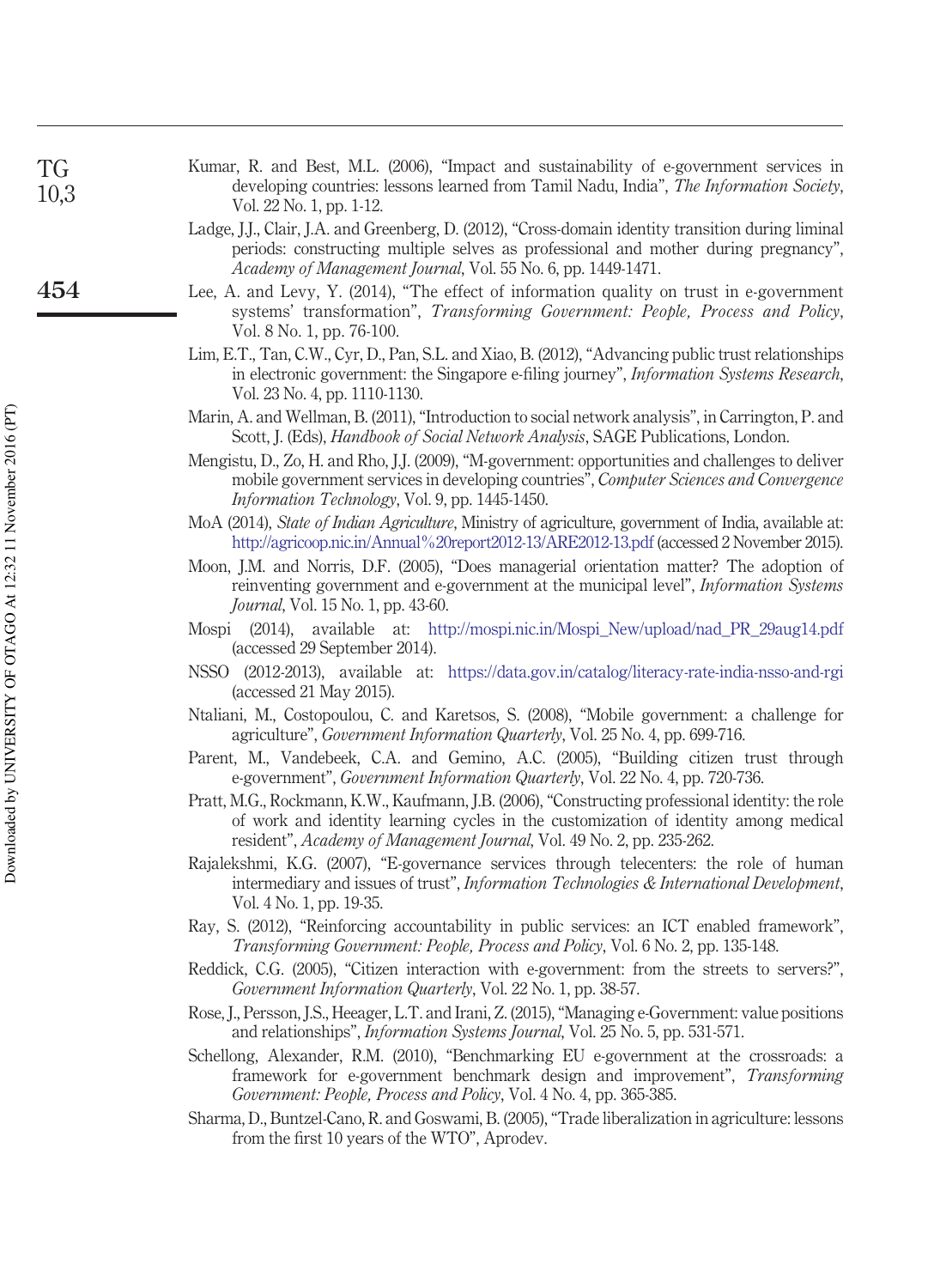- Singh, A.K. and Sahu, R. (2008), "Integrating Internet, telephones, and call centres for delivering better quality e-governance to all citizens", *Government Information Quarterly*, Vol. 25 No. 3, pp. 477-490.
- Smith, S. and Jamieson, R. (2006), "Determining key factors in e-government information system security", *Information Systems Management*, Vol. 23 No. 2, pp. 23-32.
- Tan, C.W., Benbasat, I. and Cenfetelli, R. (2011), "IT-mediated customer service content and delivery in electronic governments: an empirical investigation of the antecedents of service quality", *MIS Quarterly*, Vol. 37 No. 1, pp. 77-109.
- Tenheunen, S. (2008), "Mobile technology in the village: ICTs, culture and social logistics in India", *The Journal of Royal Anthropological Institute*, Vol. 14, pp. 515-534.
- Teo, T.S. and Srivastava, S.C. (2011), "Development and impact of e-government: the intertwined role of e-commerce from a cross-country stakeholder's perspective", *Electronic Government, an International Journal*, Vol. 8, Nos 2/3, pp. 144-163.
- Teo, T.S., Srivastava, S.C. and Jiang, L. (2008), "Trust and electronic government success: An empirical study", *Journal of Management Information Systems*, Vol. 25 No. 3, pp. 99-132.
- TRAI (2014), "The Indian Telecom Services Performance Indicators", available at: [www.trai.gov.in/](http://www.trai.gov.in/WriteReadData/PIRReport/Documents/Indicator%20Reports%20-%20Mar-14.pdf) [WriteReadData/PIRReport/Documents/Indicator%20Reports%20-%20Mar-14.pdf](http://www.trai.gov.in/WriteReadData/PIRReport/Documents/Indicator%20Reports%20-%20Mar-14.pdf) (accessed 2 November 2015)
- Venkatesh, V., Bala, H. and Sykes, T.A. (2010), "Impacts of information and communication technology implementations on employees' jobs in service organizations in India: a multi method longitudinal field study", *Production and Operation Management*, Vol. 19 No. 5, pp. 591-613.
- Venkatesh, V., Chan, F.K. and Thong, J.Y. (2012), "Designing e-government services: key service attributes and citizens' preference structures", *Journal of Operations Management*, Vol. 30 No. 1, pp. 116-133.
- Venkatesh, V. and Sykes, T.A. (2013), "Digital divide initiative success in developing countries: a longitudinal field study in a village in India", *Information Systems Research*, Vol. 24 No. 2, pp. 239-260.
- Venkatesh, V., Sykes, T.A. and Venkatraman, S. (2014), "Understanding e-Government portal use in rural India: role of demographic and personality characteristics", *Information Systems Journal*, Vol. 24 No. 3, pp. 249-269.
- Walsh, I. (2015), "Using quantitative data in mixed-design grounded theory studies: an enhanced path to formal grounded theory in information systems", *European Journal of Information Systems*, Vol. 24 No. 5, pp. 531-557.
- Welch, E.W., Hinnant, C.C. and Moon, M.J. (2004), "Linking citizen satisfaction with e-government and trust in government", *Journal of Public Administration Research Theory*, Vol. 15 No. 3, pp. 371-391.
- West, D. (2004), "E-government and the transformation of service delivery and citizen attitudes", *Public Administration Review*, Vol. 64 No. 1, pp. 15-27.
- Winkler, A.E., Glänzel, W., Levin, S.G. and Stephan, P.E. (2011), "The diffusion of information technology and the increased propensity of teams to transcend institutional and national borders", available at: [ssrn.com](http://ssrn.com) (accessed 11 July 2015).
- Wiredu, G.O. (2007), "User appropriation of mobile technologies: motives, conditions and design properties", *Information and Organization*, Vol. 17 No. 2, pp. 110-129.